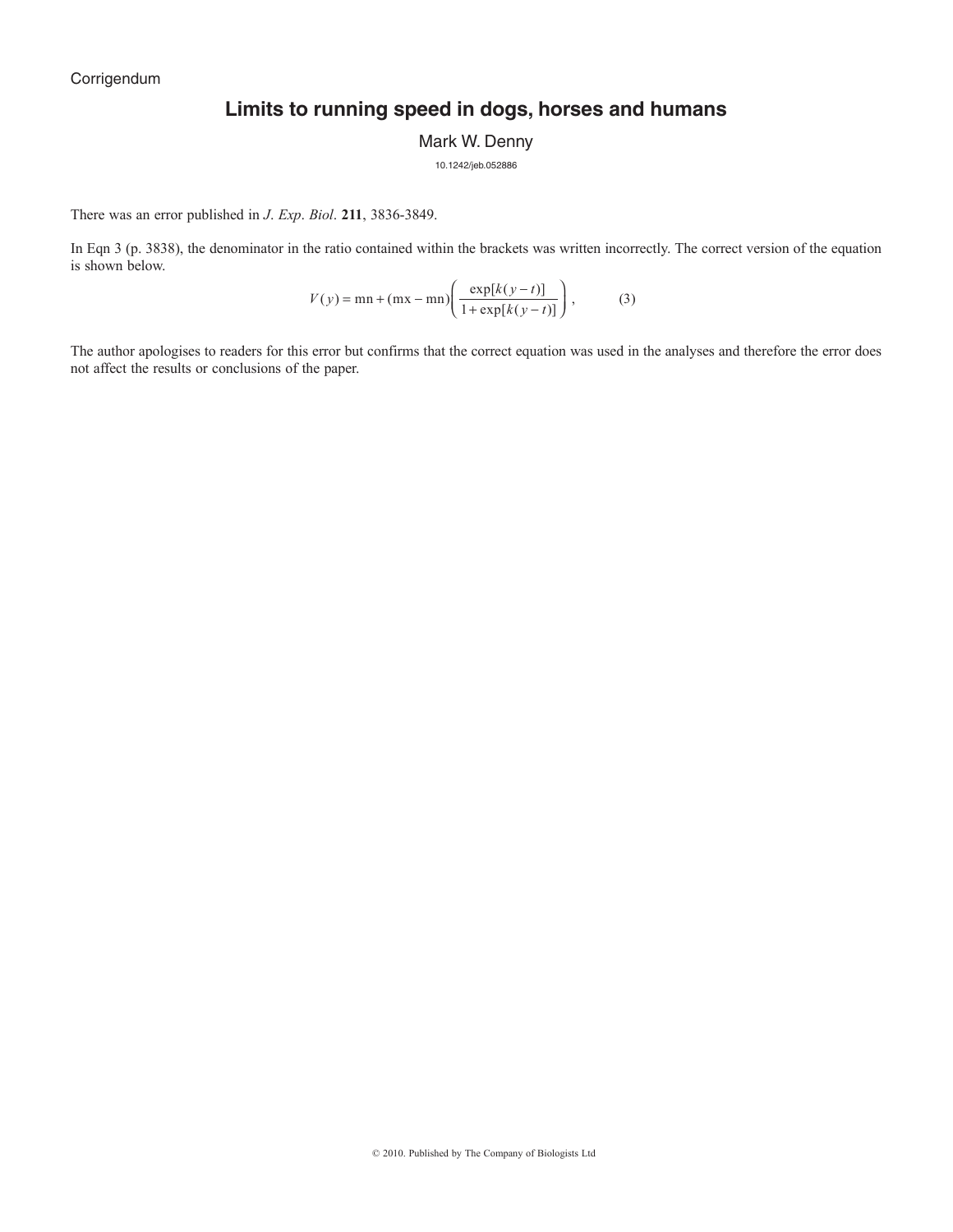# 3836

The Journal of Experimental Biology 211, 3836-3849 Published by The Company of Biologists 2008 doi:10.1242/jeb.024968

# **Limits to running speed in dogs, horses and humans**

# Mark W. Denny

Hopkins Marine Station of Stanford University, Pacific Grove, CA 93950, USA e-mail: mwdenny@stanford.edu

Accepted 20 October 2008

## **SUMMARY**

**Are there absolute limits to the speed at which animals can run? If so, how close are present-day individuals to these limits? I approach these questions by using three statistical models and data from competitive races to estimate maximum running speeds for greyhounds, thoroughbred horses and elite human athletes. In each case, an absolute speed limit is definable, and the current record approaches that predicted maximum. While all such extrapolations must be used cautiously, these data suggest that there are limits to the ability of either natural or artificial selection to produce ever faster dogs, horses and humans. Quantification of the limits to running speed may aid in formulating and testing models of locomotion.**

Key words: running, terrestrial locomotion, horse, dog, thoroughbred, greyhound, track and field, speed limits, maximum speed, evolution, world record, human.

#### **INTRODUCTION**

Legged locomotion is a complicated process (for reviews, see Alexander, 2003; Biewener, 2003). As it walks or runs, an animal periodically accelerates both its limbs and its center of gravity. These accelerations require the coordinated application of forces by muscles and skeletal 'springs', and the mechanical and neural coordination of these forces can be complex. In turn, the acceleration of the body's various masses and the contraction of muscles place stresses on an organism's skeleton that can be potentially harmful. The metabolic demands of locomotion vary with the morphology, size, speed and gait of the animal.

The extent of our understanding of the complex process of legged locomotion can be assessed through a variety of metrics. One common index is a comparison between measured and predicted maximum speeds: if we understand the physiology and mechanics of locomotion in a particular animal, we should be able to accurately predict how fast that animal can run. Several approaches have been applied to this task. Maximum running speeds have been predicted based on (1) the mass of the body or of its locomotory musculature (e.g. Hutchison and Garcia, 2002; Weyand and Davis, 2005), (2) the rate at which energy can be provided to the limbs (Keller, 1973), (3) the ground force muscles can produce (e.g. Weyand et al., 2000), (4) the stiffness of the 'spring' formed by the muscles, ligaments and skeleton (e.g. Farley, 1997), (5) the aerobic capacity of the lungs and circulatory system (e.g. Jones and Lindstedt, 1993; Weyand et al., 1994), and (6) the strength of bones, ligaments and tendons (e.g. Biewener, 1989; Biewener, 1990; Blanco et al., 2003; Iriarté-Diaz, 2002). All of these factors vary with body size, limb morphology and the distance over which speed is measured.

To assess the predictive accuracy of these models, we need empirical standards with which their predictions can be compared. The more precise the models become, the more precise these standards need to be. Therein lies a problem. For extinct species [e.g. *Tyrannosaurus* (Hutchison and Garcia, 2002)] it is impossible to measure speed directly. For many extant species, maximum running speed has been measured for only a few individuals and often under less than ideal conditions. Even under the best of circumstances the accuracy of speed measurements is often highly questionable (e.g. Alexander, 2003).

Human beings provide an illustrative case study. In many respects, humans are ideal experimental animals for the measurement of maximum speeds. They are intelligent and highly motivated to accomplish a given task, and a vast number of speed trials (competitive races) have been conducted over the years at a wide variety of distances. However, despite this wealth of experimental data, it has proven difficult to quantify the maximum running speeds of humans. In large part, this difficulty is due to the fact that measured speeds have changed through time. For example, the world record speed for men running 1500m is 14% faster today than it was a century ago (Quercetani and Magnusson, 1988; Lawson, 1997) (International Association of Athletics Federations, http://www.iaaf.org/statistics/records/inout=O/index.html), and speed in the marathon (42.2km) is nearly 23% faster than it was in 1920. Increases in speed among women are even more dramatic: 21% faster in the 1500m race since 1944 and more than 60% faster in the marathon since 1963. If maximum running speed changes through time, it is difficult to use it as a standard for comparison.

The same problem applies to other well-studied species. Horses and dogs have raced competitively for centuries, and one might suppose that their maximum speeds would be well established. But, as with humans, the speed of horses and dogs has increased through time. The winning speed in the Kentucky Derby (a race for thoroughbred horses) increased by more than 13% in the 65years from 1908 to 1973. The winning speed in the greyhound English Grand National has increased by nearly 15% in the 80years since its inception in 1927.

The temporal variability in maximum running speeds of dogs, horses and humans raises two central questions. (1) Is there a definable maximum speed for a species running a given distance? The upward trend through time in race speeds for dogs, horses and humans demonstrates that advances in training and equipment, and evolution of the species itself (through either natural selection or selective breeding), can increase running performance. But improvements of the magnitude observed over the last century cannot continue indefinitely: for any given distance, any species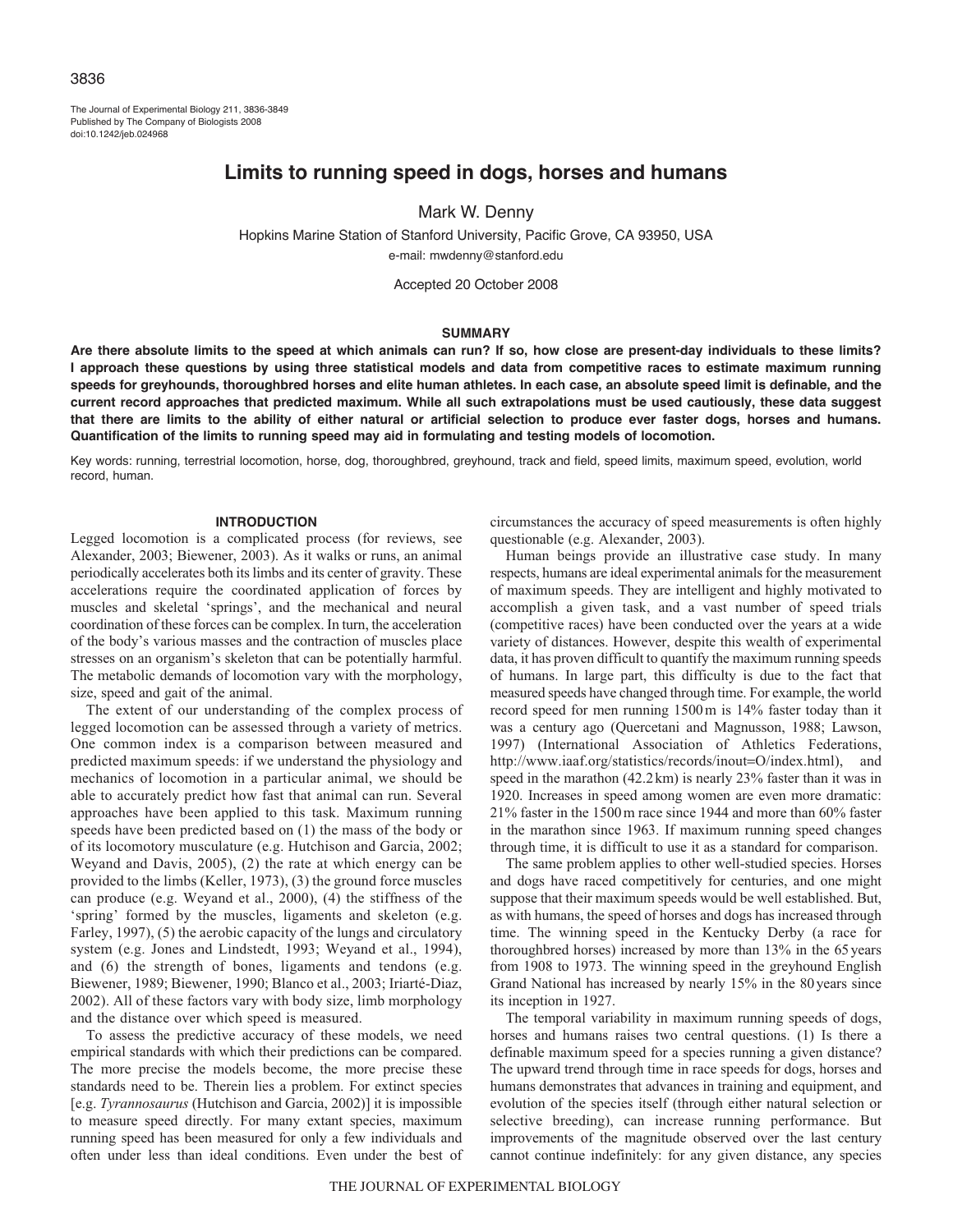will eventually reach its limits. However, it remains to be seen whether this limit can be reliably and accurately measured. (2) If there is a limit to speed, how does it compare with the speed of extant animals? Greyhounds and thoroughbreds have been the subject of intensive selective breeding. How successful has this breeding been in producing fleet animals? Humans are not bred for speed (at least not in the formal fashion of dogs and horses), but what they lack in breeding they have attempted to make up for with improvements in training, nutrition and equipment, and through the use of performance-enhancing drugs. How successful have these efforts been in producing faster humans?

Past attempts at predicting progress in running performance (primarily in humans) have been less than satisfying. Early attempts documented historical trends and extrapolated these trends linearly into the future (e.g. Whipp and Ward, 1992; Tatem et al., 2004). However, these analyses provide no hint of the absolute limits that must exist. Taken to their logical extremes they make absurd predictions: negative race times, speeds in excess of Mach 1. More recent efforts fit historical trends to exponential and logistic equations, models capable of explicitly estimating maximum speeds (e.g. Nevill and Whyte, 2005). However, these models have been applied only to humans running a few distances and, even then, only to world records, a small subset of the available data.

Here I use the statistics of extremes and three statistical modeling approaches to estimate maximum running speeds for greyhounds, thoroughbred horses and elite human athletes.

# **MATERIALS AND METHODS**

I define 'speed' as the average speed that an organism maintains over a fixed distance on level ground (=event distance/total elapsed time). This definition avoids the complications inherent in measuring instantaneous speed (e.g. Tibshirani, 1997). For thoroughbreds and greyhounds, extensive reliable data are available for only narrow ranges of distance (1911–2414m for horses and 460–500m for greyhounds), but for humans, data are available for distances varying by more than two orders of magnitude (100–42,195m).

# **Historical records**

#### Horses

Data were obtained for the US Triple Crown races (the Kentucky Derby, Preakness Stakes and Belmont Stakes), contested by 2year olds. The Kentucky Derby has been run annually since 1875, but the current race distance (1.25miles, 2012m) was not set until 1896. I obtained winning race times for the years 1896–2008 from the race's official web site (www.kentuckyderby.com/2008/history/statistics). The Preakness Stakes has been run annually since 1873, and at the current race distance (1.1875miles, 1911m) since 1925. Data for 1925–2008 were obtained from the race's official web site (www.preakness-stakes.info/winners.php). The Belmont Stakes has been contested annually since 1867. The current race distance (1.5miles, 2414m) was set in 1926, and I obtained data for 1926–2008 from the official web site of the New York Racing Association (www.nyra.com/Belmont/Stakes/Belmont.shtml). Unlike racing dogs and humans, racing horses carry a jockey. The weight of the jockey and saddle in the Triple Crown races is typically 55–58kg.

#### Dogs

Professional greyhound racing was established in Great Britain in 1927, and three races have been contested annually since that date (with a gap during World War II). Winning race times for three premier dog races (the English Derby, English Grand National and English Oaks, named after horse races) were obtained from www.greyhound-data.com. The length of each race has varied occasionally; only data for races of 460–480m were used.

#### Humans

The ATFS (Association of Track and Field Statisticians, 1951–2006), Quercetani and Magnusson (Quercetani and Magnusson, 1988), Magnusson and colleagues (Magnusson et al., 1991), Kök and colleagues (Kök et al., 1995; Kök et al., 1999) and the International Association of Athletics Federations (http://www.iaaf.org/ statistics/records/inout=O/index.html; accessed June 2008) document annual world's best race times for both men and women for races varying from 100m to the marathon (42,195m). Unlike thoroughbreds (for which races are typically among individuals of a single year class), humans often race competitively for several years. On occasion, a single individual has recorded the world's best time in more than one year. This year-to-year connection is a problem for the methods applied here to the analysis of maximum speeds (extreme-value analysis, see below), which assume that individual data points are independent. To minimize this factor, only an individual's best time was used; other years in which that individual recorded the world's best time were deleted from the record. In cases where an individual recorded identical best times in separate years, the first occurrence of the time was used.

Data for men's races are available for some distances beginning in 1900, and for all distances from 1921. Except in the 100m and 200m races and the marathon (which include data from 2008), all records extend to 2007. Data for women's races from 100m to 800m are available from 1921 to 2007, but data for longer distances are more constrained. Data for the 1500m race begin in 1944, with a gap from 1949 to 1966, sufficient for the present purposes. Data for the 3000m, 5000m and 10,000m races are too scarce to be useful for this analysis. Records for the women's marathon are available from 1963 to 2007, and are sufficient for analysis.

Several minor adjustments and corrections were made to the human historical record (see Appendix 1).

# **Analytical approaches**

# Extreme-value analysis

Each data point in these historical race records is the annual maximum speed recorded from a select group of highly trained athletes in a given race. As such, each record is a sample of the extreme abilities of the species in question. The statistics of extremes (Gaines and Denny, 1993; Denny and Gaines, 2000; Coles, 2001; Katz et al., 2005) asserts that the distribution of these extreme values should conform asymptotically to a generalized extremevalue (GEV) distribution:

$$
P(V) = \exp\left\{-\left[1 + a\left(\frac{V - b}{c}\right)\right]^{1/a}\right\} \tag{1}
$$

Here,  $P(V)$  is the probability that an annual maximum speed chosen at random is  $\leq V$ . The shape of this cumulative probability curve is set by three parameters: *a*, a shape parameter; *b*, a location parameter; and *c*, a scale parameter. Parameters *a* and *b* can take on any value; *c* is constrained to be  $\geq 0$ . If *a* is  $\geq 0$ , the shape of the distribution of extreme values is such that there is no defined limit to the extremes that can potentially be reached (Coles, 2001). In contrast, if  $a < 0$ ,  $P=1$  when  $V=b-(c/a)$ . In such a case, the distribution of extreme values has a defined absolute maximal value:

$$
V_{\text{max}} = b - \frac{c}{a} \tag{2}
$$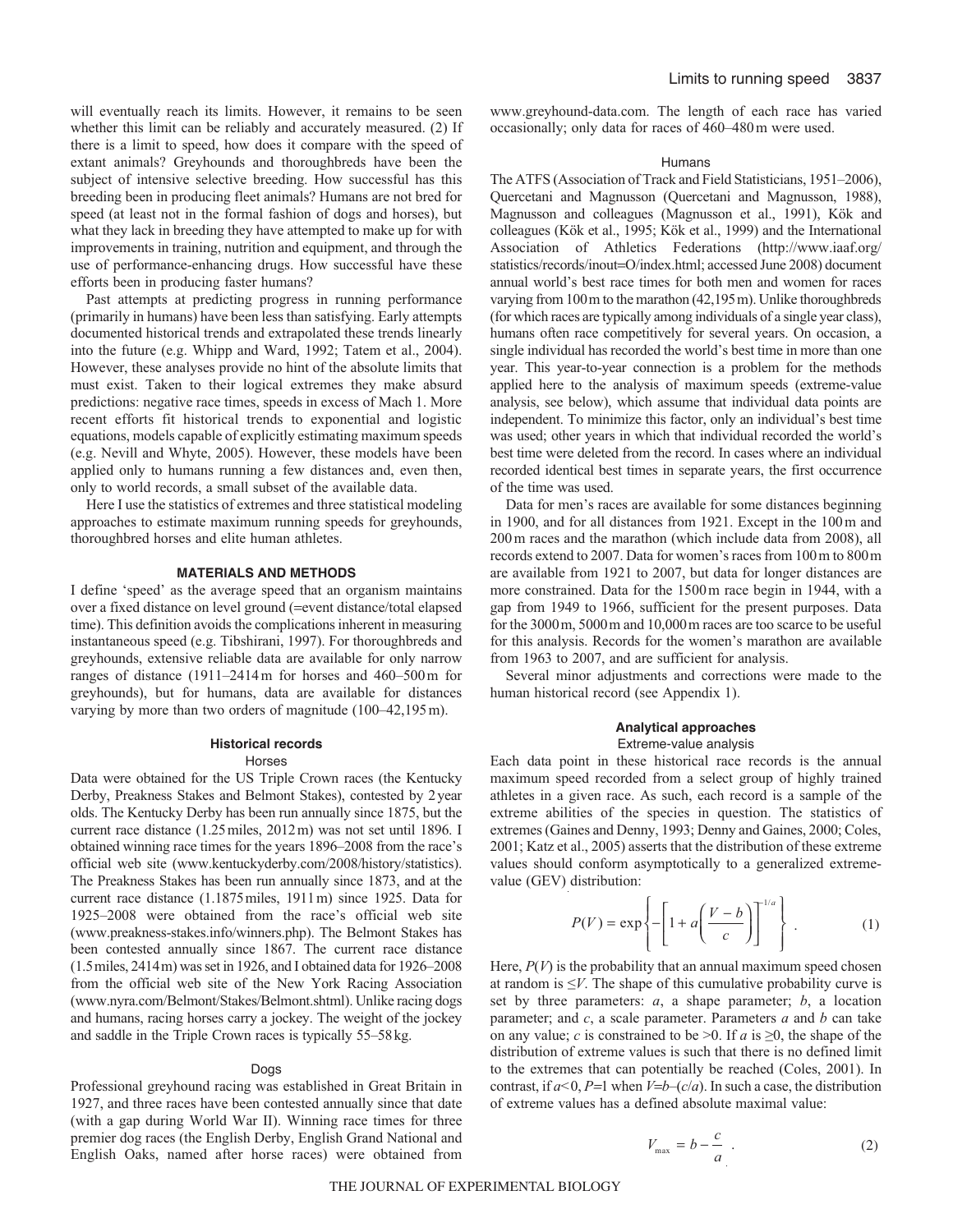Because of this ability to define and quantify absolute maxima, the statistics of extremes is a promising approach for the study of maximum running speeds. All extreme-value analyses were carried out using extRemes software (E. Gilleland and R. W. Katz, NCAR Research Applications Laboratory, Boulder, CO, USA), an implementation in the R language of the routines devised by Coles (Coles, 2001). When fitting Eqn1 to data, there is inevitably some uncertainty in the estimated value of each parameter and of  $V_{\text{max}}$ . Confidence limits for these values were determined using the profile likelihood method (Coles, 2001).

## Method 1: no trend

Appropriate application of Eqn 1 to the estimate of maximum speeds depends on whether or not there is a trend in race data, either with time or with population size. For some races, speeds appear to have plateaued in recent years. The existence and extent of such a plateau was determined by sequentially calculating the correlation between year and maximum speed starting with data for the most recent 30years and then extending point by point back in time. If there was no statistically significant trend in speed, a plateau was deemed to exist, and the beginning of the plateau was taken as the year associated with the lowest correlation coefficient. For the data in such a plateau, application of Eqn1 is straightforward: parameters *a*, *b* and *c* are chosen to provide the best fit to the raw speed data in the plateau, the degree of fit being judged by a maximum likelihood criterion. If *a* is significantly less than 0 (that is, if its upper 95% confidence limit is <0), the absolute maximum is calculated according to Eqn2 and confidence limits for this estimate are obtained. In cases where *a*≥0, no absolute maximum value can be determined. In these cases, I arbitrarily use the estimated maximum value for a return time of 100years as a practical substitute for the absolute maximum.

#### Method 2: the logistic model

For cases in which trends are present in race data, the trend must first be modeled before the analysis of extremes can begin. Two models were used. The first model is the logistic equation mentioned in the Introduction:

$$
V(y) = \text{mn} + (\text{mx} - \text{mn}) \left( \frac{\exp[k(y-t)]}{\exp[1 + k(y-t)]} \right), \quad (3)
$$

which provides a flexible means to model values that, through time, approach an upper limit (Nevill and Whyte, 2005). Eqn3 is a natural fit to a basic assumption made here: that an absolute limit must exist to the speed at which animals can run. In Eqn3,  $V(y)$  is the fastest speed recorded in year *y*, mn is the model's minimum fastest speed and mx is the model's maximum fastest speed (the parameter of most interest in the current context).  $k$  is a shape parameter determining how rapidly values transition from minimum to maximum, and *t* is a location parameter that sets the year at which the rate of increase is most rapid. Note that although the logistic equation incorporates the assumption that a maximum speed exists, it does not assume that speeds measured to date are anywhere near that maximum.

Historical race data were fitted to Eqn3 using a non-linear fitting routine with a least-squares criterion of fit (Systat, SPSS, Chicago, IL, USA), providing an estimate (±95% confidence limit) for mx. Note that the confidence limits for mx indicate the range in which we expect to find this parameter of the model, but that this range does not necessarily encompass the variation of the data around the model. A heuristic example is shown in Fig.1. For this example, I created a hypothetical set of race data



Fig. 1. Hypothetical data and the fit to them using the logistic equation (Eqn 3). The red line is the best-fit logistic model, and the black lines are the confidence limits on that fit, drawn using the best-fit values for the shape parameter  $k$  and the location parameter  $t$  and the 95% ranges for the minimum fastest speed mn and the maximum fastest speed mx. Note that the model's confidence interval does not incorporate the highest speeds.

by specifying a logistic curve (mn=14, mx=17,  $k=0.1$ ,  $t=1940$ ) for *y*=1900 to 2020 and adding to each deterministically modeled annual maximum speed a random speed selected uniformly from the range  $-0.35$  to  $0.35 \text{ m s}^{-1}$ . When provided with these hypothetical data, the fitting routine very accurately estimated the true values for the parameters of the model, but the estimated mx  $(17.00 \text{ m s}^{-1}$ , with 95% confidence limits  $\pm 0.06 \text{ m s}^{-1}$ ) does not include the maximum speed in the data set  $(17.32 \text{ m s}^{-1})$ . To accurately estimate the overall maximum (rather than the maximum of the trend), it is necessary to characterize the effect of variation around the fitted logistic model.

To do so, the temporal trend in extreme values is first incorporated into the analysis by subtracting the best-fit logistic model from the measured annual maximum race speeds (Gaines and Denny, 1993; Denny and Gaines, 2000). The distribution of the resulting deviations – trend-adjusted extreme values – is then analyzed using Eqn1. If *a* for the distribution of trend-adjusted extremes is  $\leq 0$ , there is a defined absolute maximum deviation from the logistic model (Eqn2), and this absolute maximum deviation is added to the estimated upper limit of the logistic model (the best-fit mx) to yield an estimate of the overall absolute maximum speed. As before, if *a*≥0, I estimate a practical maximum by adding the 100 year return value to mx. In both cases, 95% confidence limits on the predicted maximum deviation give an indication of the statistical confidence in the overall estimate of maximum speed.

Unlike the logistic analysis of Nevill and Whyte (Nevill and Whyte, 2005), which used only world-record speeds, the analysis here uses the much more extensive measurements of annual maximum speed. The variation of these annual maxima around the underlying trend provides insight into the random variation in maximum speed present in the population of animals under consideration. And unlike the analysis of data in just the plateau portion of a record (method1), analysis using deviations from the logistic equation utilizes all the data in the historical record.

#### Method 3: population-driven analysis

The larger the population from which racing dogs, horses or humans are selected each year, the higher the probability that an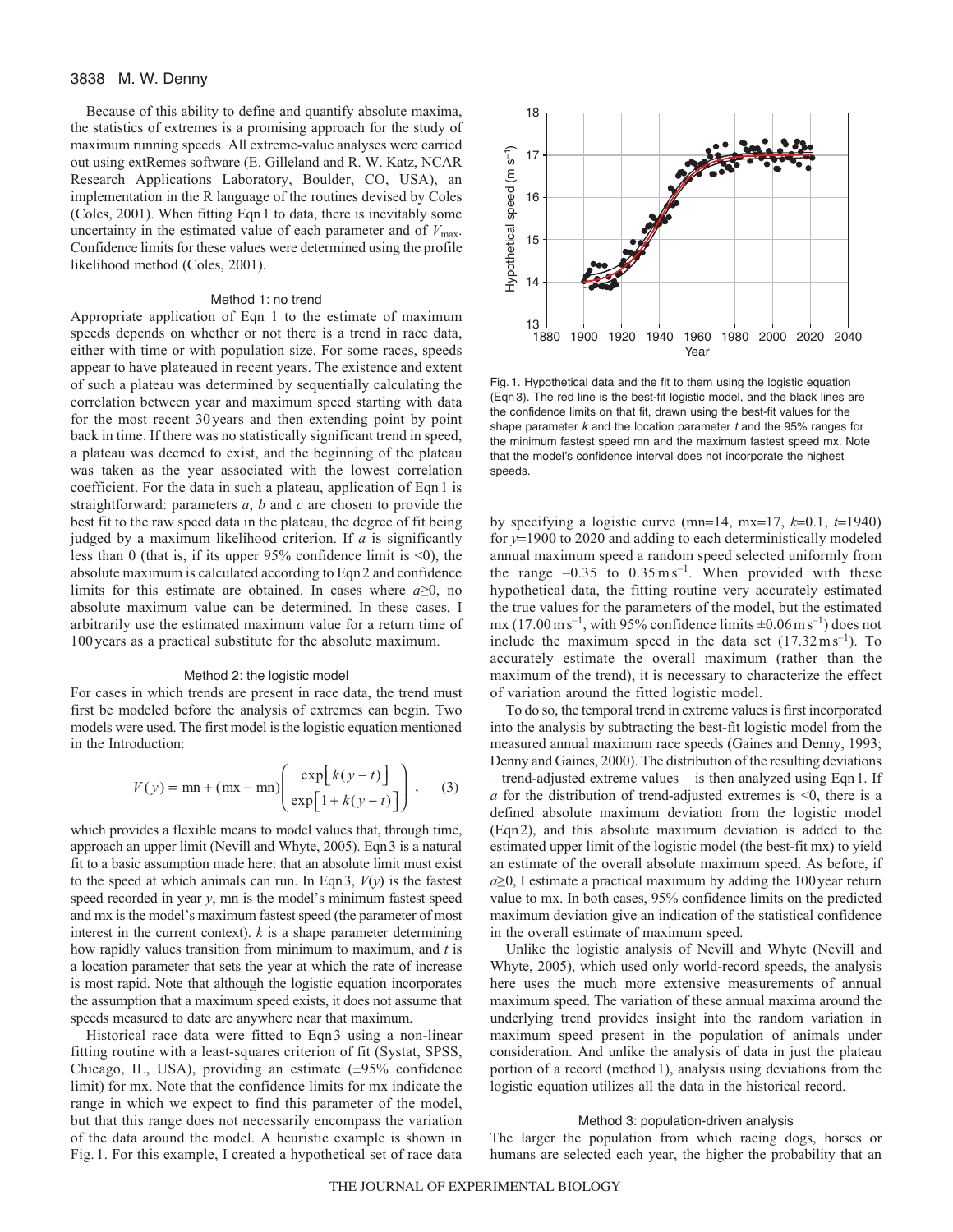exceptional runner will be found by chance alone (Yang, 1975). Thus, if population size grows through time, maximum recorded speed may increase. To assess the effect of this interaction between speed and population, I used the following analysis, illustrated here using human females as an example.

I begin by assuming that there exists an idealized distribution of the speeds at which individual women run a certain distance. Every time a woman runs a race at that distance, her speed is a sample from this distribution. I then suppose that in a given year  $S_0$  women run the race, and we record *V*, the fastest of these speeds. *V* is thus one sample from a different distribution – the distribution of maximum speeds for women running this distance. A different random sample of  $S_0$  individual speeds would probably yield a different *V*. In this fashion, repeated sampling provides information about the distribution of maximum speeds. Our job is to analyze the measured values of *V* to ascertain whether the distribution of these maximum speeds has a defined upper bound. Statistical theory of extremes (Coles, 2001) suggests that if we confine our exploration to maximum speeds above a sufficiently high threshold  $u$ , the cumulative distribution of our sampled maxima asymptotes to the generalized Pareto family of equations (GPE):

$$
G(V) = \left[1 + \varepsilon \left(\frac{V - u}{\sigma}\right)\right]^{1/\varepsilon}.\tag{4}
$$

Here  $G(V)$  is the probability that the maximum speed of a sample of  $S_0$  women is  $\geq V$ .

Parameters  $\varepsilon$  and  $u$  can take on any value,  $\sigma$  is constrained to be >0. Note, if ε<0, *G*(*V*)=0 when *V*=*u*–(σ/ε). In other words, if ε is negative:

$$
V_{\text{max}} = u - \frac{\sigma}{\varepsilon} \quad . \tag{5}
$$

Thus, if we have empirical data for  $V$  and  $G(V)$ , we can estimate  $u$ ,  $\sigma$  and  $\varepsilon$ , and potentially calculate  $V_{\text{max}}$  (Fig.2A).

We have historical data for annual maximum speeds, but how can we estimate the corresponding probabilities, *G*? Here population size comes into play. The larger the population of running women available to be sampled in a given year, the greater the chance of having a woman run at an exceptionally high speed. Put another way, the larger the *S*, the population of female runners, the faster the *V* that we are likely to record. The faster the *V* we record in a large sample, the lower the probability that we would have exceeded that high  $V$  in a small sample. [Recall that  $G(V)$  is defined specifically for sample size *S*0.] Thus, *V* recorded at large *S* should have a relatively low *G*. The sense of this relationship between population size and *G*(*V*) is depicted in Fig.2A (note the ordinate on the right). The theoretical relationship between population size and annual maximum velocity is described by a modification of the GPE:

$$
\frac{N_0}{N(V)} = \left[1 + \varepsilon \left(\frac{V - u}{\sigma}\right)\right]^{1/\varepsilon}.\tag{6}
$$

Here  $N(V)$  is world population size in the year in which  $V$  was measured and  $N_0$  is world population size at the beginning of the historical record. For a derivation of this equation, see Appendix 2.

Note that total world population is used in Eqn 6 solely as an index of the population of runners. The actual number of runners is some unknown fraction *f* of the total population. Both as a practical matter and for the sake of simplicity, I assume that  $f$  is constant through time, in which case it cancels out of the equation when the ratio of population sizes is taken. I recognize the likelihood that, in



Fig. 2. (A) The generalized Pareto equation (GPE, Eqn 6) can be used to estimate absolute maximum speed. Hypothetical measured data are shown as black dots, and the best-fit GPE fitted to these data (the red line) can be extrapolated to an exceedance probability of  $G=0$ , thereby estimating the maximum possible speed. Note from the ordinate on the right that  $G=1$ corresponds to population size  $S_0$ , and  $G=0$  corresponds to infinite population size. (B) The information from A, presented in terms of population size rather than probability. The extrapolation of the GPE model to infinite population size gives an estimate of maximum speed, shown by the red dot.

fact, *f* has varied through time, and the potential effects of variation in *f* are addressed in the Discussion.

I apply this approach to the historical records of running speeds for races in which speed is correlated with population size. From records of population size and annual maximum speed, I construct an exceedance distribution of annual maximum speeds as described by Eqn6, for which I then calculate the best fit values of ε, *u*, and σ using a least-squares criterion of fit. (Note that in this analysis, the value of the threshold  $u$  is chosen to give the best fit to the GPE rather than being chosen *a priori*.) The 95% confidence limits, for both individual parameters and the overall distribution, are calculated using 2000 iterations of a bootstrap sampling of the data with accelerated bias correction (Efron and Tibshirani, 1993). If ε≤0, the annual maximum speed estimated for an infinite population (*G*=0) provides an estimate of absolute maximum speed (Eqn5), similar in principle (although not necessarily in magnitude) to the maximum speed estimated from the logistic equation (method2).

To account for random variation about this best-fit populationdriven model, deviations in speed from the best-fit GPE model are analyzed using Eqn 1. If the best-fit  $a$  for this distribution is <0, an absolute maximum deviation exists (Eqn2), and this maximum deviation is added to the expected value for the population-driven model.

The similarity between the population-based model of maximum speed and the time-based logistic model is highlighted in Fig.2B where the information of Fig.2A has been replotted to show how modeled speed (the red line) varies as a function of population size.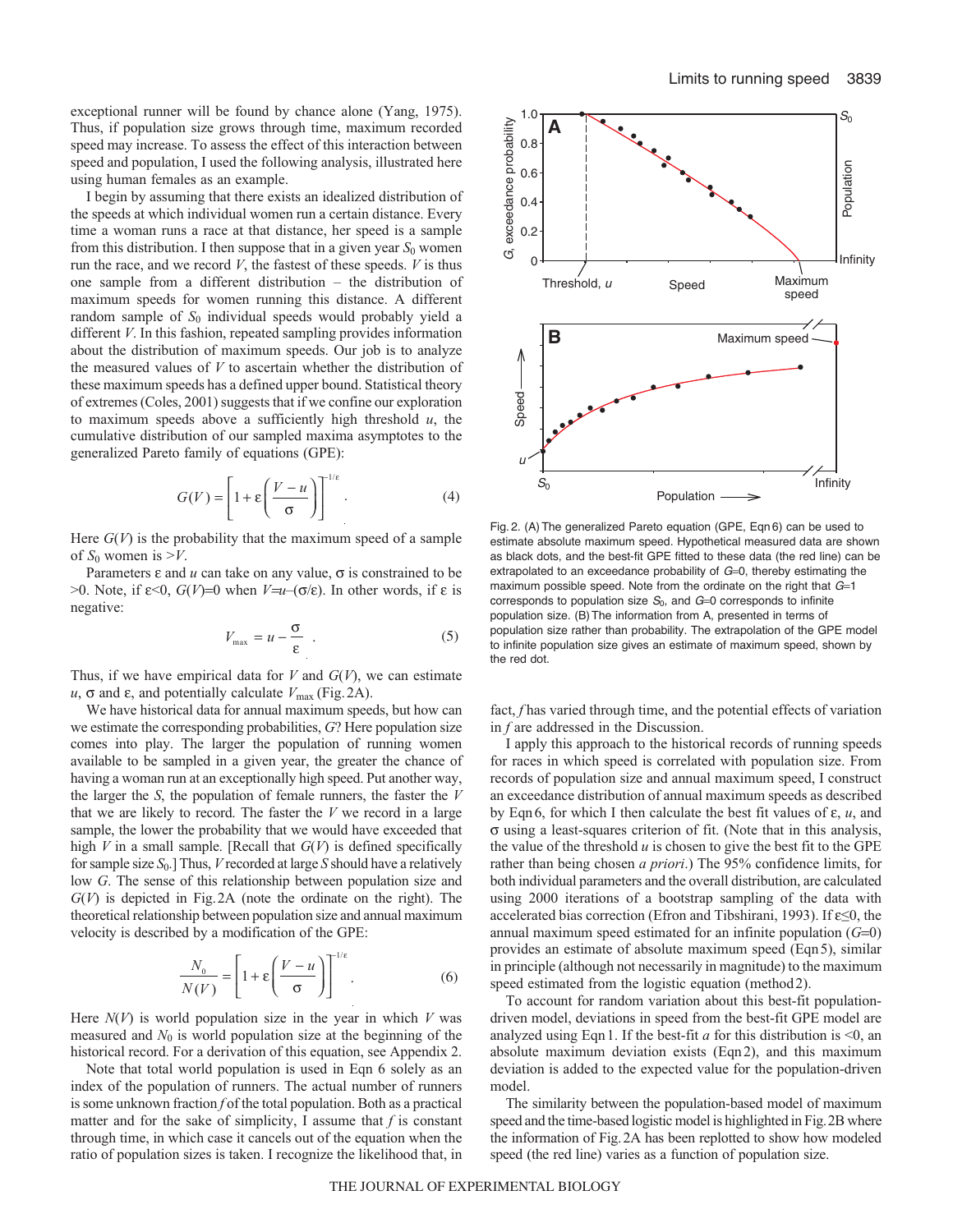As an alternative to the approach used here, the effect of population size on running speed could be addressed by incorporating population size as a covariate in a GEV analysis similar to that used in method 1 (see Coles, 2001; Katz et al., 2005). For many human races, speed increases approximately linearly with the logarithm of population size. Using log population size as a linear covariate produces results essentially similar to those obtained with method1 described above. However, this alternative method has not been fully explored, and its results are not reported here.

#### **Population size**

To implement the population-driven model, information is required regarding the year-by-year population of potential contestants. The combined number of thoroughbred foals born each year in the United States, Canada and Puerto Rico has been recorded by the US Jockey Club (www.jockeyclub.com/factbook08/foalcrop-nabd.html), and I assume that this represents a good approximation of the potential population from which Triple Crown runners are chosen. Horses racing the Triple Crown are 2yearolds, so the foal crop from a given year represents the potential racing population of the following year.

A request to the English Stud Book for records of racing greyhounds born in the UK each year was not answered, so an estimate of the trend in the potential population of racing greyhounds was obtained from records of the Irish Stud Book. This substitution was deemed acceptable for two reasons. First, many (perhaps most) greyhounds racing in Britain are born in Ireland. Second, Eqn6 uses the ratio of initial population size to that in a given year. Thus, as long as the number of Irish greyhound births is proportional to that in the UK, the use of the Irish data is valid. Greyhounds begin racing at age 18months to 2years; I assume here that the number of dogs registered in a given year is approximately the number available to race in the following year.

Estimates of the world's human population were garnered from Cohen (Cohen, 1995) and the US Census Bureau (http:// www.census.gov/ipc/www/idb/worldpop.html; 'Total midyear population for the world: 1950–2050'; accessed June, 2008). Population size *N* for a given year from 1850 to 2008 was estimated as:

$$
N = -6.423X^5 + 40.144X^4 - 93.372X^3 + 102.39X^2 - 52.147X + 11.054,
$$
 (7)

where *N* is measured in billions and *X* is centuries since 1800  $(r<sup>2</sup> > 0.999)$ . I assume a 1:1 gender ratio for humans; the potential runners' population for men and women is thus each half the total world population. Note that this equation yields spurious values if used outside the years 1850–2008.

# **RESULTS Thoroughbreds**

Temporal patterns of winning speeds for the US Triple Crown are shown in Fig.3. There is no significant correlation between year and winning speed in the Kentucky Derby for the period 1949 to



Fig. 3. Temporal patterns of winning speeds in the Triple Crown races. Black dots are winning speeds in the years shown. Green lines are regressions for data in the plateau of each record; any slope of these regression lines is statistically insignificant. Red lines are the best-fit logistic models.

2008. An apparent plateau was reached later in the Preakness Stakes (1971) and Belmont Stakes (1973). Significance levels for the correlation of speed with time in these plateau years are given in Appendix 3, TableA1.

Extreme-value analysis of race speeds during each plateau suggests that there is an absolute upper limit to speeds in each of these races (*a* is significantly less than 0 in each case), and the predictions are shown in Table1 (no-trend model).

The temporal pattern of speed for each race is closely modeled by the logistic equation (Appendix 2 and TableA2) and, in each case, horses appear to have reached a plateau in speed (Fig.3). Predictions of maximum speed made using a logistic model fitted to the entire data set for each race (Table1, logistic model) are statistically indistinguishable from those obtained from the subset of plateau data.

For each race, the predicted absolute maximum running speed (averaged across methods) is only slightly (0.52% to 1.05%) faster than the current record.

Table 1. Predicted and current record maximum speeds for thoroughbreds running a distance of 1911–2414m

|                                                                                                                  |              |                  | Predicted maximum speed $(m s^{-1})$ |                |                      |  |  |  |  |
|------------------------------------------------------------------------------------------------------------------|--------------|------------------|--------------------------------------|----------------|----------------------|--|--|--|--|
|                                                                                                                  | Plateau year | Logistic model   | No-trend model                       | Current record | Average increase (%) |  |  |  |  |
| Kentucky Derby                                                                                                   | 1949         | 17.071           | 16.966                               | 16.842         | 1.05                 |  |  |  |  |
| <b>Preakness Stakes</b>                                                                                          | 1971         | 17.090           | 16.914                               | 16.853         | 0.88                 |  |  |  |  |
| <b>Belmont Stakes</b><br>1973                                                                                    |              | 16.899<br>17.031 |                                      | 16.877         | 0.52                 |  |  |  |  |
| Product the compact of street, because the above because of methods according to the transport of a selection of |              |                  |                                      |                |                      |  |  |  |  |

During the current plateau in speeds, there is no significant correlation between speed and year.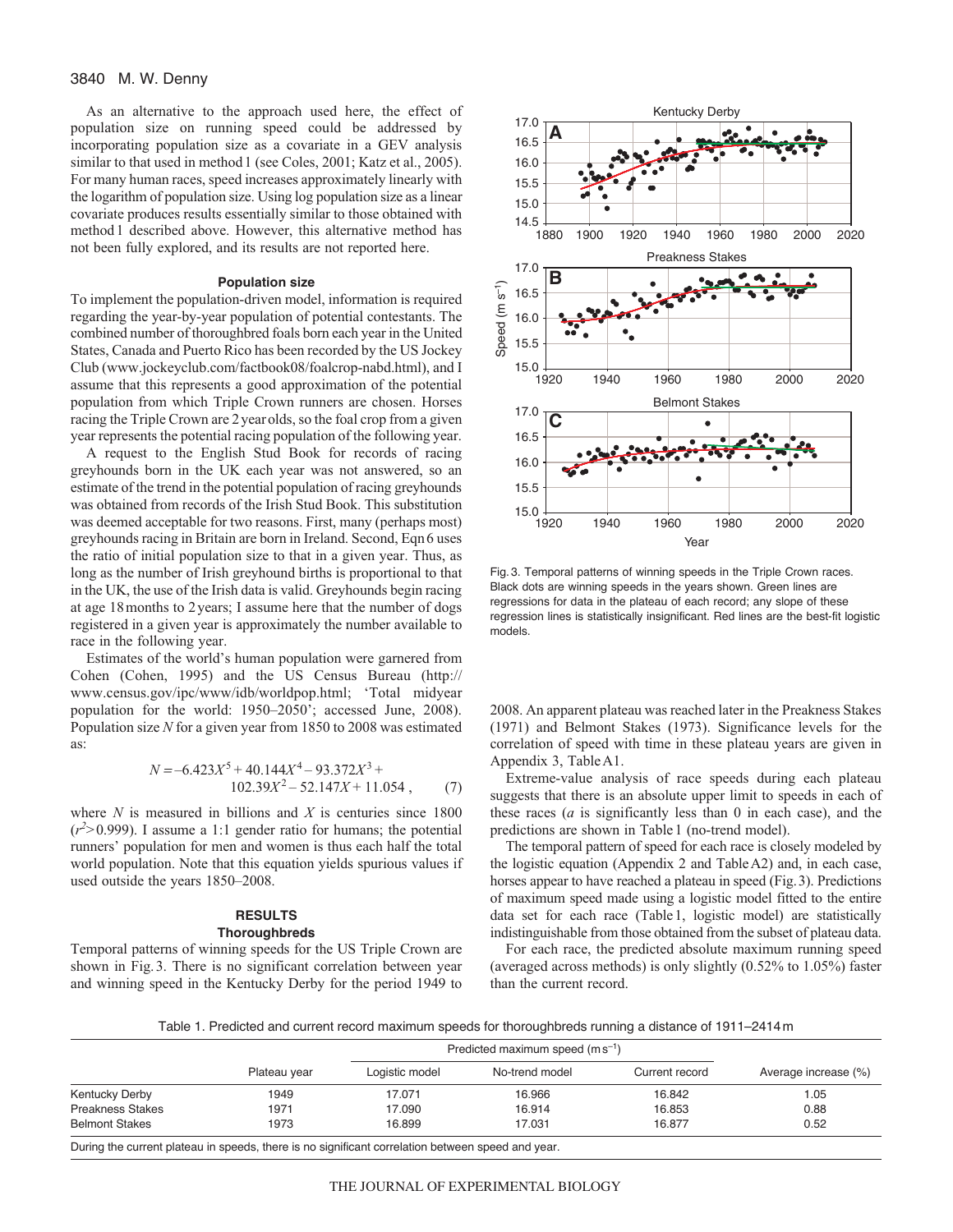

Fig. 4. Population trends in (A) US thoroughbreds, (B) Irish greyhounds and (C) humans. The red line in B is a 5 year running average of the data to emphasize the trend. The red line in C is from Eqn 7.

The potential population of Triple Crown runners increased dramatically from the 1880s until the mid-1980s, but has decreased since (Fig.4A). Plots of speed as a function of population size (e.g. Fig.5A) demonstrate that changes in population size are not the controlling factor in winning speeds in these horse races. Speed in the Kentucky Derby is not correlated with population size when the population is above 8400 (*P*>0.882, Fig.5A), in the Preakness Stakes when the population is greater than 24,300 (*P*>0.867), and in the Belmont Stakes when the population is greater than 25,700 (*P*>0.253). Because of the lack of correlation between population size and speed above certain population limits, the population-driven model of speeds was not applied to horses.

#### **Greyhounds**

In a pattern similar to that seen with horses, race speeds for greyhounds appear to have plateaued (Fig.6). The plateau in the English Oaks began in approximately 1966 and in the English Grand National and English Derby in approximately 1971. The significance levels of the regression of speed on time during these plateaus are given in Appendix 3 (TableA3). The temporal pattern of speeds for each race is closely modeled by the logistic equation (details are given in Appendix 3, TableA4), and predicted maximum speeds calculated using this method (Table2, logistic model) are very similar to those calculated from the plateaus alone.

Averaged across methods, predictions of maximum running speed for each race are only 0.29% to 0.92% higher than existing records (Table2).

The estimated population of racing dogs increased gradually from 1950 (the earliest year in which records are available) to 2007 (Fig.4B), with substantial year-to-year variation. Speed in the



Fig. 5. Representative examples of variation in running speeds as a function of population size. For sufficiently large populations, there is no correlation between population size and speed in (A) thoroughbreds and (B) greyhounds. In contrast, human speeds (exemplified here by C, the men's 1500 m race) are correlated with population size throughout the historical range of population size.

English Oaks is not correlated with population size when the population is above 14,000 (*P*>0.354), in the English Grand National when the population is greater than 19,300 (*P*>0.332), and in the English Derby when the population is greater than 19,565 (*P*>0.232). A representative example of the relationship between Irish greyhound population size and speed is shown in Fig.5B. The fact that race speeds apparently plateaued while the population increased suggests that population size is not a substantial factor in the control of maximal speed in greyhounds, and the population-driven method of analysis was not applied to dogs.

#### **Humans**

Temporal patterns of human running speed are shown in Figs7–9. For women running 100m to 1500m, speeds appear to have plateaued during the 1970s. Approximate onset years for each plateau and the corresponding probability level are given in Appendix 3 (TableA5). For these races, I applied extreme-value analysis directly to the data in each plateau. In the 200m and 800m races, an absolute maximum speed could be calculated (*a* was significantly <0, Table A5). In the 100 m, 400 m and 1500 m races, no absolute limit is defined for women's speeds; 100year return values are given here (Table3) and absolute maxima (if they exist) will be somewhat higher.

Data for all human races could be accurately fitted with a logistic model (for details see Appendix 3, TableA6). Results from the logistic models of human running speed are given in Table3. In all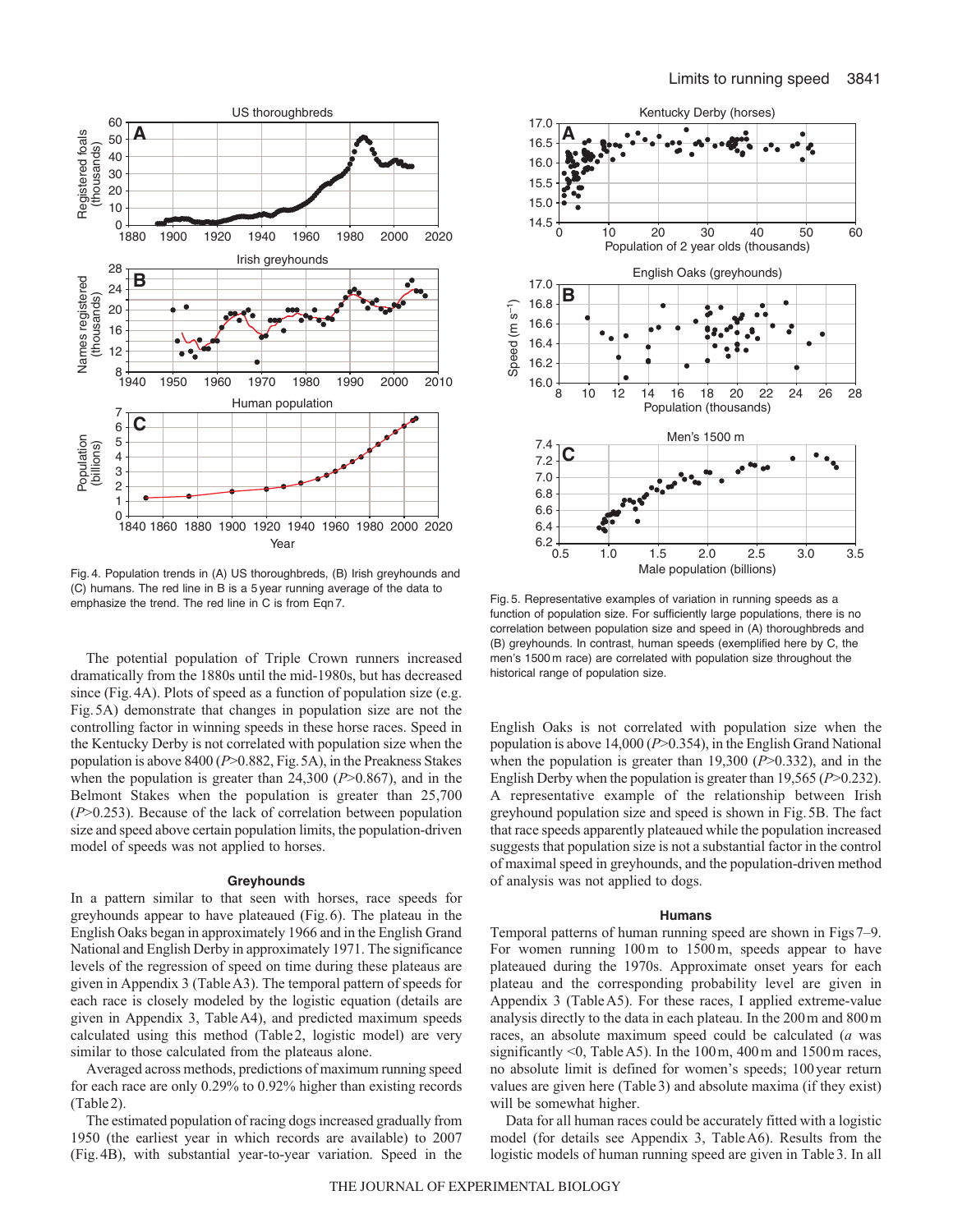

Fig. 6. Temporal patterns of winning speeds in English greyhound races. Black dots are winning speeds in the years shown. Green lines are regressions for data in the plateau of each record; any slope of these regression lines is statistically insignificant. Red lines are the best-fit logistic models. Gaps in the 1970s and 1980s for the English Grand National and English Derby are due to changes in the course length in these races during that period.

cases except the women's 400m and 1500m races, *a* in the GEV fit was <0, and absolute maximum speeds could be predicted (Appendix 3, TableA6). For the women's 400m and 1500m races, values for 100year return times are used. For the races in which speeds appear to have plateaued, predictions made using the logistic equation and the entire historical record are slightly higher than those from the analysis of the plateaus alone (Table3).

The human population has exploded over the last century (Fig.4C). In those races in which women's speeds have reached a plateau in recent years, a similar plateau is present in the relationship between speed and population (see Appendix 3, TableA7), and therefore it is unlikely that population is driving speed in these races. In all non-plateau races, however, a plot of speed *versus* population size shows a correlation throughout the record (a representative example is shown in Fig.5C), and the population-driven model was applied. Due to large year-to-year variation in speeds recorded early in the twentieth century, the GPE fitted to data from men's 100m and 200m races had exceptionally large confidence intervals (e.g. the 95% confidence interval for predicted absolute maximum speed included  $0 \text{ m s}^{-1}$ ), and these questionable results are not included here. In the other races analyzed, the GPE provided an acceptable fit. Results from a representative example are shown in Fig.10, and all results from this model are given in Table3. In all non-plateau races, *a* was <0 (Appendix 3, TableA8), and an absolute maximum deviation from the fitted trend was calculated. Estimates from the population-driven model for non-plateau races closely match those obtained from other analytical approaches (Table3), suggesting that increasing human population size will not be a major factor in future track records.

The results from all human races are summarized in Fig.11 and Table4. Speeds for which 100year maxima are used (rather than absolute maxima) are shown as open symbols. Average predicted maximum speeds for men and women are only modestly faster than current world records (1.06% to 5.09% for men, 0.36% to 2.38% for women). The predicted potential for an increase in speed is not significantly correlated with race distance for men (*P>*0.93). There is a marginally significant negative correlation between the potential for increase and race distance in women (*P*=0.037), but this correlation is driven solely by the low predicted increase in speed in the marathon. Predicted maximum speeds for women are 9.3% to 13.4% slower than those for men, and in all but one instance (the 400m race) the predicted maximum speed for women (including the confidence intervals) is less than the current record speed for men. There is a significant difference in the mean scope for increase (predicted maximum speed divided by current world record speed, minus 1) between men and women. For data pooled across all speeds, the mean scope for increase in predicted speed is 3.17% for men and 1.55% for women (Student's *t*-test, unequal variances, d.f.=12,  $P=0.008$ ).

#### **DISCUSSION**

These results provide tentative answers to the questions posed in the Introduction. For greyhounds, thoroughbreds and humans, there appear to be definable limits to the speed at which they can cover a given distance, and current record speeds approach these predicted limits. If present-day dogs, horses and humans are indeed near their locomotory limits, these animals (and the limits they approach) can serve as appropriate standards against which to compare predictions from mechanics and physiology.

The case for defined limits in horses and dogs is particularly strong. Despite intensive programs to breed faster thoroughbreds and greyhounds, despite increasing populations from which to choose exceptional individuals, and despite the use of any undetected performance-enhancing drugs, race speeds in these animals have not increased in the last 40–60 years. Thus, for horses and dogs, a limit appears to have been reached, subject only to a slight (and bounded) further increase due to random sampling. The situation is less clear cut for humans, in particular for men. Logistic and

Table 2. Predicted and current record maximum speeds for dogs running a distance of 460–480m

|                               |              |                | Predicted maximum speed $(m s^{-1})$ |                |                      |  |  |  |
|-------------------------------|--------------|----------------|--------------------------------------|----------------|----------------------|--|--|--|
|                               | Plateau year | Logistic model | No-trend model                       | Current record | Average increase (%) |  |  |  |
| English Derby                 | 1971         | 17.056         | 17.048                               | 17.003         | 0.29                 |  |  |  |
| <b>English Grand National</b> | 1971         | 16.826         | 16.826                               | 16.673         | 0.92                 |  |  |  |
| English Oaks                  | 1966         | 16.958         | 16.838                               | 16.813         | 0.51                 |  |  |  |
|                               |              |                |                                      |                |                      |  |  |  |

During the current plateau in speeds, there is no significant correlation between speed and year.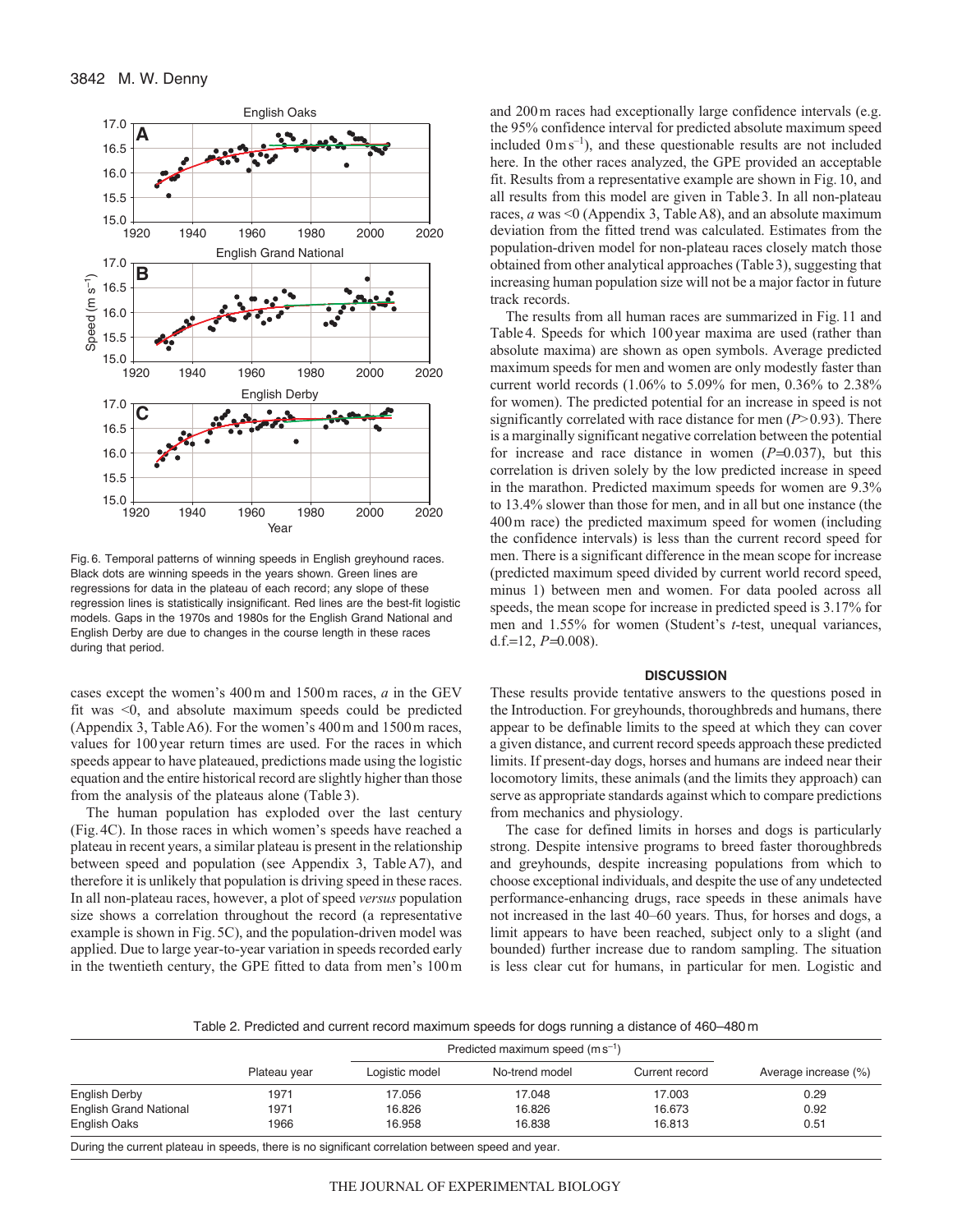

Fig. 7. Temporal patterns of annual fastest speeds for humans running 100 m. Dots are winning speeds in the years shown. The green line is the regression for data in the plateau of the women's record. Red lines are the best-fit logistic models. Men's speeds appear not to have plateaued. The recent world record set by Usain Bolt (2008 Olympics) is shown as the pink dot.



Fig. 8. Temporal patterns of annual fastest speeds for humans running 200 m to 1500 m; (A) men, (B) women. Dots are winning speeds in the years shown. Women's speeds appear to have plateaued, and the green lines are the regressions for data in these plateaus. Any slope of these regression lines is statistically insignificant. Red lines are the best-fit logistic models. Men's speeds appear not to have plateaued. The recent world record set by Usain Bolt in the 200 m race is shown as the pink dot.



Fig. 9. Temporal patterns of annual fastest speeds for humans running 3000 m to 41,195 m (the marathon); (A) men, (B) women. Dots are winning speeds in the years shown. Red lines are the best-fit logistic models. Speeds in these distance races appear not to have plateaued.

population-driven models of the historical data suggest that a limit to male human speed exists, and that this speed is only a few per cent greater than that observed to date. But unlike speeds in horses and dogs, and sprint speeds for women, speeds for men have not yet reached a plateau.

An excellent example of the potential for a continued increase in men's speeds is provided by the recent world records set in the 100m and 200m races by Usain Bolt of Jamaica. Over a span of 3days in the Olympic games of 2008, Bolt 'shattered' the then existing records, lowering the record in the 100m from 9.72 to 9.69s and in the 200m from 19.32 to 19.30s. Because Bolt is exceptionally tall for a sprinter  $(6'5'', 1.96m)$ , he was hailed by the press as a physical 'freak' and the harbinger of a new era of sprinting.

Should Bolt's records cast doubt on the predictions made here? The answer is no. Bolt's records are only small improvements on the existing records for the 100m and 200m races, 0.3% and 0.1%, respectively, and Bolt's records are not out of line with the logistic fit to the historical data (Figs7 and 8, pink dots). Furthermore, there have previously been similar jumps in record speed. Thus, as admirable as they are, there is nothing in Bolt's records to suggest that the predictions made here are inaccurate or that human speeds in the 100m and 200m races are limitless.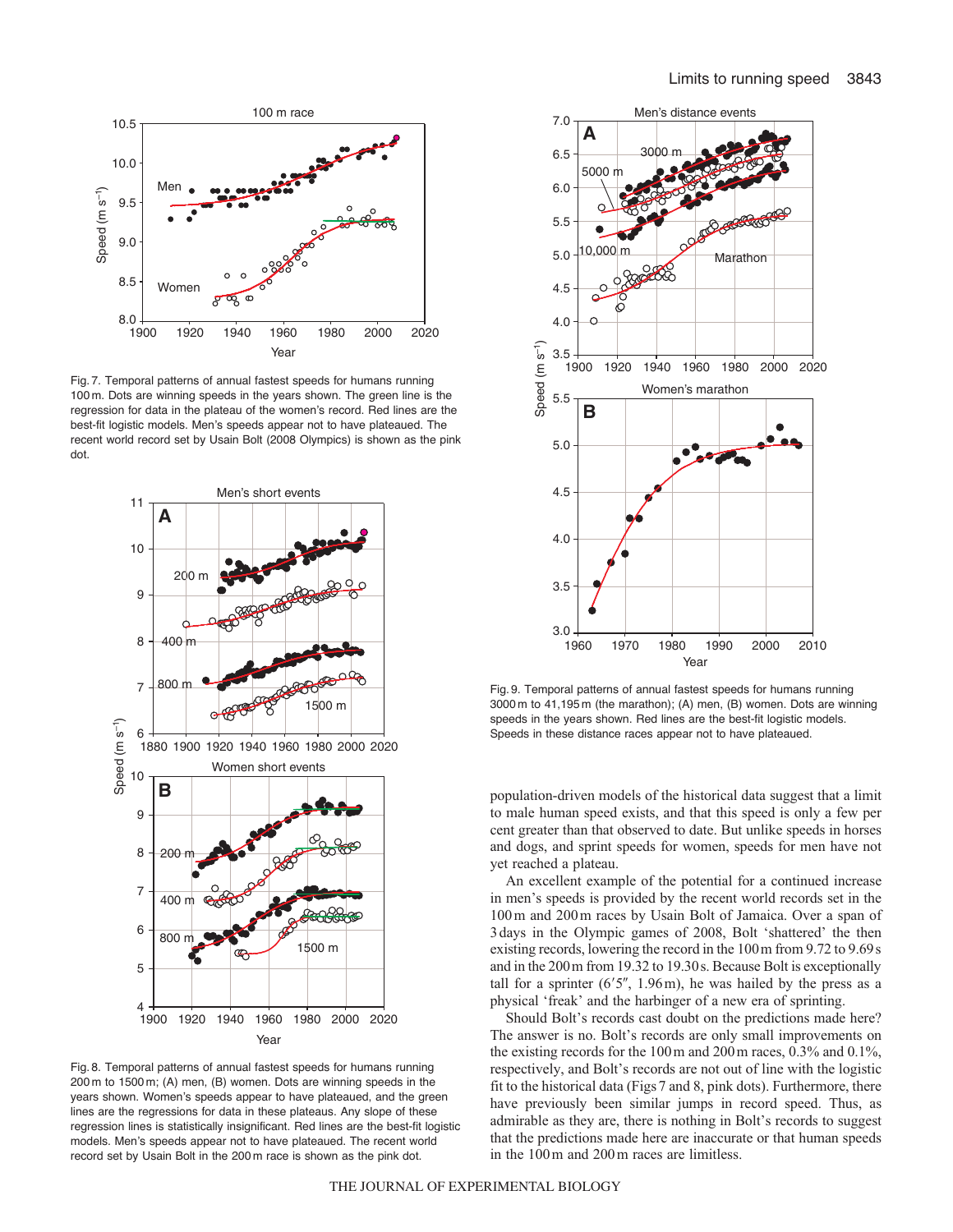|       | Table 5. Fledicied and current record maximum speeds for numail beings running races or various distance |              |                |                                      |                         |                             |
|-------|----------------------------------------------------------------------------------------------------------|--------------|----------------|--------------------------------------|-------------------------|-----------------------------|
|       |                                                                                                          |              |                | Predicted maximum speed $(m s^{-1})$ |                         |                             |
|       | Distance (m)                                                                                             | Plateau year | Logistic model | No-trend model                       | Population-driven model | Current record $(m s^{-1})$ |
| Men   | 100                                                                                                      |              | 10.55          |                                      |                         | 10.32                       |
|       | 200                                                                                                      |              | 10.73          |                                      |                         | 10.35                       |
|       | 400                                                                                                      |              | 9.42           |                                      | 9.31                    | 9.26                        |
|       | 800                                                                                                      |              | 8.41           |                                      | 7.93                    | 7.91                        |
|       | 1500                                                                                                     |              | 7.36           |                                      | 7.53                    | 7.28                        |
|       | 3000                                                                                                     |              | 7.07           |                                      | 7.00                    | 6.81                        |
|       | 5000                                                                                                     |              | 6.86           |                                      | 7.02                    | 6.60                        |
|       | 10,000                                                                                                   |              | 6.64           |                                      | 6.66                    | 6.34                        |
|       | 42,195                                                                                                   |              | 5.88           |                                      | 5.77                    | 5.67                        |
| Women | 100                                                                                                      | 1977         | 9.81           | 9.49                                 |                         | 9.43                        |
|       | 200                                                                                                      | 1973         | 9.67           | 9.40                                 |                         | 9.37                        |
|       | 400                                                                                                      | 1974         | 8.54           | 8.55                                 |                         | 8.40                        |
|       | 800                                                                                                      | 1973         | 7.31           | 7.10                                 |                         | 7.06                        |
|       | 1500                                                                                                     | 1978         | 6.55           | 6.61                                 |                         | 6.51                        |

Table 3. Predicted and

Maximum speed predicted for the women's marathon using the population-driven method is slightly slower than the current world record speed, but the current world record is within the confidence limits of the estimate (see Fig. 11).

3000 6.17  $5000$  5000  $10,000$  5.64 42,195 5.30 5.12 5.19

For distances of 100m to 1500m, women's speeds appear to have plateaued (Figs7 and 8), superficially giving added confidence in the logistic model of the data. These plateaus (and this confidence) should be viewed with some skepticism, however. In each of these races, the current world record was set in the early to mid-1980s, a time when performance-enhancing drugs were becoming prevalent in women track athletes but before reliable mechanisms were in place to detect these drugs (Holden, 2004; Vogel, 2004). If speeds were artificially high in the 1980s due to drug use, and drug use was absent in subsequent years, one might suspect that the apparent plateau in the historical record could be an artifact. However, removing the annual maximum speeds from the 1980s does not substantially alter the results of the logistic analyses. Thus, the temporal plateaus in speeds at these distances appear to be real. There is an interesting corollary to this conclusion: if performanceenhancing drugs are still being used by women, the effect of the drugs has itself reached an apparent plateau.

In contrast to times in the shorter races, women's speeds in the marathon have continued to increase in recent years; like men, women in this race have not reached a demonstrable plateau. In this case, however, the current world record  $(5.19 \text{ m s}^{-1} \text{ set by Paula Radcliffe})$ in 2005) is very close to the average predicted absolute maximum speed  $(5.21 \text{ m s}^{-1})$ ; indeed, the current world record exceeds the maximum predicted from the population-driven model (although it lies within the confidence interval of this estimate). Given the upward trend in recent marathon speeds and the small difference between the current record and the predicted limit, this race is likely to provide the first test of the methods and predictions used here.

Maximum speeds predicted here are on average 1.63% higher than those predicted by Nevill and Whyte (Nevill and Whyte, 2005). The difference is probably due to the fact that the implementation of the logistic method here takes into account sampling variation in the maximum speeds.

My results for humans bolster the conclusion reached by Sparling and colleagues (Sparling et al., 1998) and Holden (Holden, 2004) that the present gender gap between men and women will never be closed for race distances between 100m and the marathon. Note that none of the data presented here speak to the possibility that women may someday out-run men at longer distances (Bam et al.,



Fig. 10. (A) A representative example of analysis using the populationdriven model; data for the men's 1500 m race. The red line is the best-fit GPE (Eqn 6), and the black lines are the bootstrap 95% confidence limits on this model. The green line depicts the addition of the absolute maximum deviation to the best-fit GPE model. The intersection of the green line with the abscissa is the predicted absolute maximum speed. In this case, the best-fit GPE is nearly linear ( $\varepsilon$ =-1.024, where  $\varepsilon$ =-1 is precisely linear), but linearity is neither an assumption of the analysis nor a necessity of the fit. (B) Data from A translated to show speed as a function of population size. Line colors are as in A. Dots on the ordinate at infinite population size show the estimated maxima of the various lines.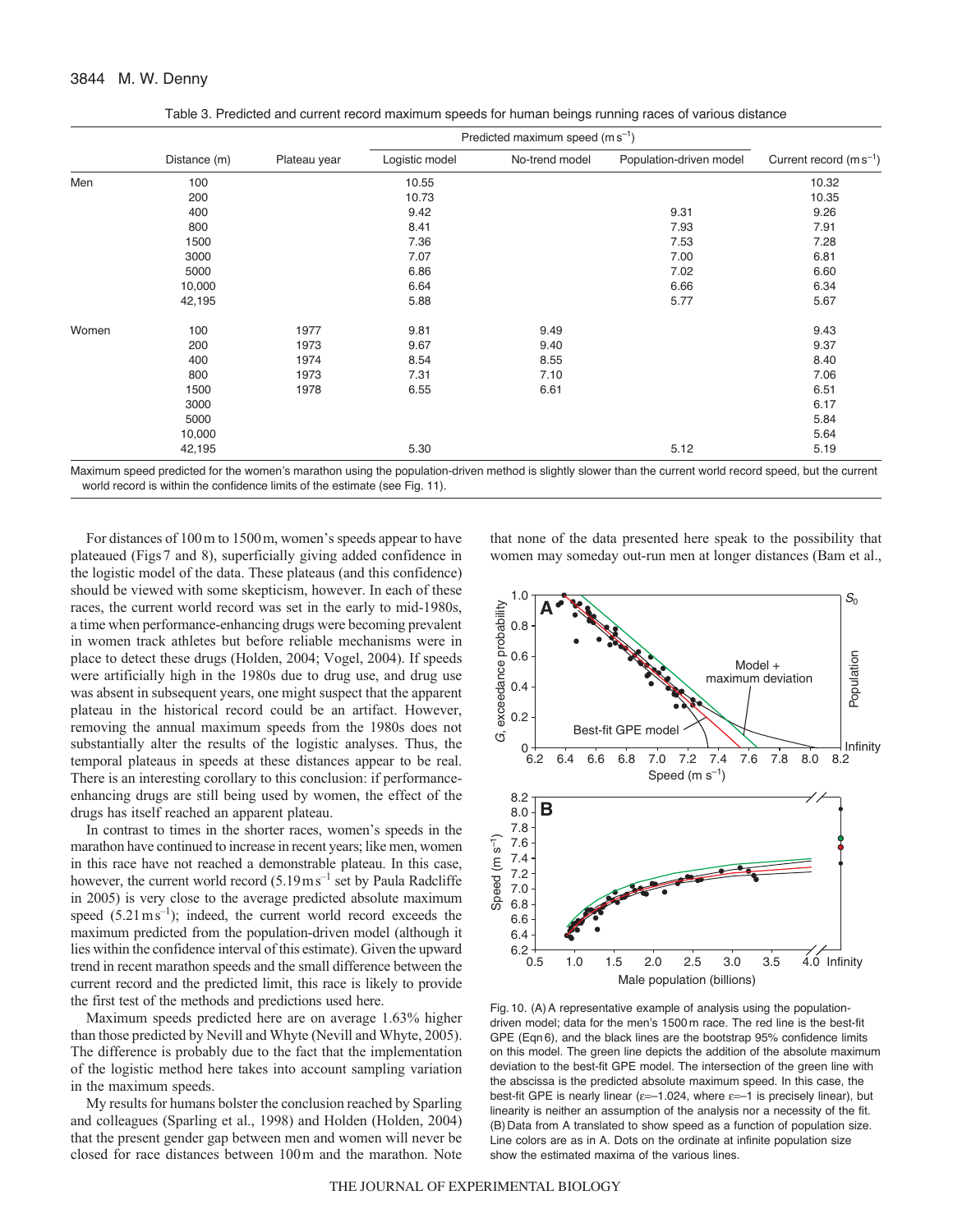

Fig. 11. Summary of human running data for distances 100 m to 42,195 m. Solid lines are the current world records for men (blue) and women (red). Estimates from the no-trend approach are shown by the circles; estimates from the logistic approach are shown by the squares; and estimates from the population-driven approach are shown by the diamonds. Error bars show the 95% range of the extreme-value estimate of absolute deviations. Estimates based on 100 year return values (rather than absolute maxima) are denoted with open symbols. For clarity, symbols are staggered slightly along the abscissa.

1997). Similarly, my results are consistent with the conclusion reached by Yang (Yang, 1975) that increases in human population will have only a minor effect on speed.

#### **Evolution**

Is it reasonable to suppose that the evolution of speed in horses has reached its limits? In a restricted sense, the answer is yes. The equipment used in horse racing, and the surfaces of the tracks on which these races are contested, did not change appreciably during the years when speeds were increasing in the Triple Crown races, and they have not changed since. Nor were there any apparent breakthroughs in training or nutrition that led to the increases in speed in thoroughbreds in the first half of the twentieth century. It seems

likely, then, that the initial increase in speed in horses was due primarily to selective breeding. If this is true, evidence from the Triple Crown races suggests that the process of selective breeding of thoroughbreds (as practiced in the US) is incapable of producing a substantially faster horse: despite the efforts of the breeders, speeds are not increasing, and current attempts to breed faster horses may instead be producing horses that are more fragile (Drape, 2008). The fastest speed in two of the Triple Crown races was set in 1973 by the same horse, Secretariat, and he was initially credited with a speed equal to the record in the third race (the Preakness Stakes) as well. (The timer malfunctioned in that race, however, and Secretariat's subsequently established official speed is slightly slower.) Thus, Secretariat approached the predicted absolute maximum speeds in all three of his Triple Crown races and therefore may represent a good approximation of the ultimate individual thoroughbred in races 1.25–1.5miles long.

In a larger sense, however, the equine data presented here are preliminary at best. It may well be possible that different criteria for selective breeding of horses could produce a faster animal. Thoroughbreds have been recognized as a separate breed since the 1700s, and regulation of the breed has constrained its gene pool: thoroughbreds are less genetically diverse than other breeds of horses (Cunningham et al., 2001). The breed is effectively a closed lineage descended from as few as 12–29 individuals (Cunningham et al., 2001; Hill et al., 2002), and 95% of the paternal lineages in present-day thoroughbreds can be traced to a single stallion, The Darley Arabian. Selective breeding starting with different equine stock could perhaps yield faster horses. In this sense, then, the results presented here do not necessarily address the question of the maximum speed for the species *Equus cabillus.*

The same arguments apply to greyhounds. Greyhounds have been bred for speed since antiquity, and the results presented here show a clear plateau in the ability of current selective breeding to produce a faster greyhound. However, given the extraordinary malleability of canine morphology (which includes everything from Chihuahuas to Great Danes), it is quite possible that different breeding strategies (perhaps starting with a different breed of dog) could produce a faster *Canus familiaris.*

Table 4. Current and predicted human records for standard race distances

|       | Distance (m) | Current world record | Average predicted<br>absolute world record | Current record<br>speed $(m s^{-1})$ | Average predicted absolute<br>maximum speed $(m s^{-1})$ | Average increase<br>in speed $(\%)$ |
|-------|--------------|----------------------|--------------------------------------------|--------------------------------------|----------------------------------------------------------|-------------------------------------|
| Men   | 100          | 9.69s                | 9.48s                                      | 10.32                                | 10.55                                                    | 2.22                                |
|       | 200          | 19.30 s              | 18.63 s                                    | 10.35                                | 10.73                                                    | 3.68                                |
|       | 400          | 43.18 s              | 42.73 s                                    | 9.26                                 | 9.36                                                     | 1.06                                |
|       | 800          | 1:41.11              | 1:38.04                                    | 7.91                                 | 8.17                                                     | 3.22                                |
|       | 1500         | 3:26.00              | 3:21.42                                    | 7.28                                 | 7.45                                                     | 2.29                                |
|       | 3000         | 7:20.67              | 7:06.42                                    | 6.81                                 | 7.04                                                     | 3.34                                |
|       | 5000         | 12:37.35             | 12:00.8                                    | 6.60                                 | 6.94                                                     | 5.09                                |
|       | 10,000       | 26:17.53             | 25:03.4                                    | 6.34                                 | 6.65                                                     | 4.93                                |
|       | 42,195       | 2:03.59              | 2:00.47                                    | 5.67                                 | 5.83                                                     | 2.72                                |
| Women | 100          | $10.61 s*$           | 10.39 s                                    | 9.43                                 | 9.65                                                     | 2.38                                |
|       | 200          | 21.34 s              | 20.99 s                                    | 9.37                                 | 9.53                                                     | 1.73                                |
|       | 400          | 47.60 s              | 46.75 s                                    | 8.40                                 | 8.54                                                     | 1.65                                |
|       | 800          | 1:53.28              | 1:50.83                                    | 7.06                                 | 7.20                                                     | 2.01                                |
|       | 1500         | 3:50.46              | 3:47.92                                    | 6.51                                 | 6.58                                                     | 1.12                                |
|       | 3000         | 8:06.11              |                                            | 6.17                                 |                                                          |                                     |
|       | 5000         | 14:16.63             |                                            | 5.84                                 |                                                          |                                     |
|       | 10,000       | 29:31.78             |                                            | 5.64                                 |                                                          |                                     |
|       | 42,195       | 2:15.25              | 2:14.97                                    | 5.19                                 | 5.21                                                     | 0.36                                |

al world record is 10.49s, but there is compelling evidence that that race was wind aided (Pritchard and Pritchard, 1994).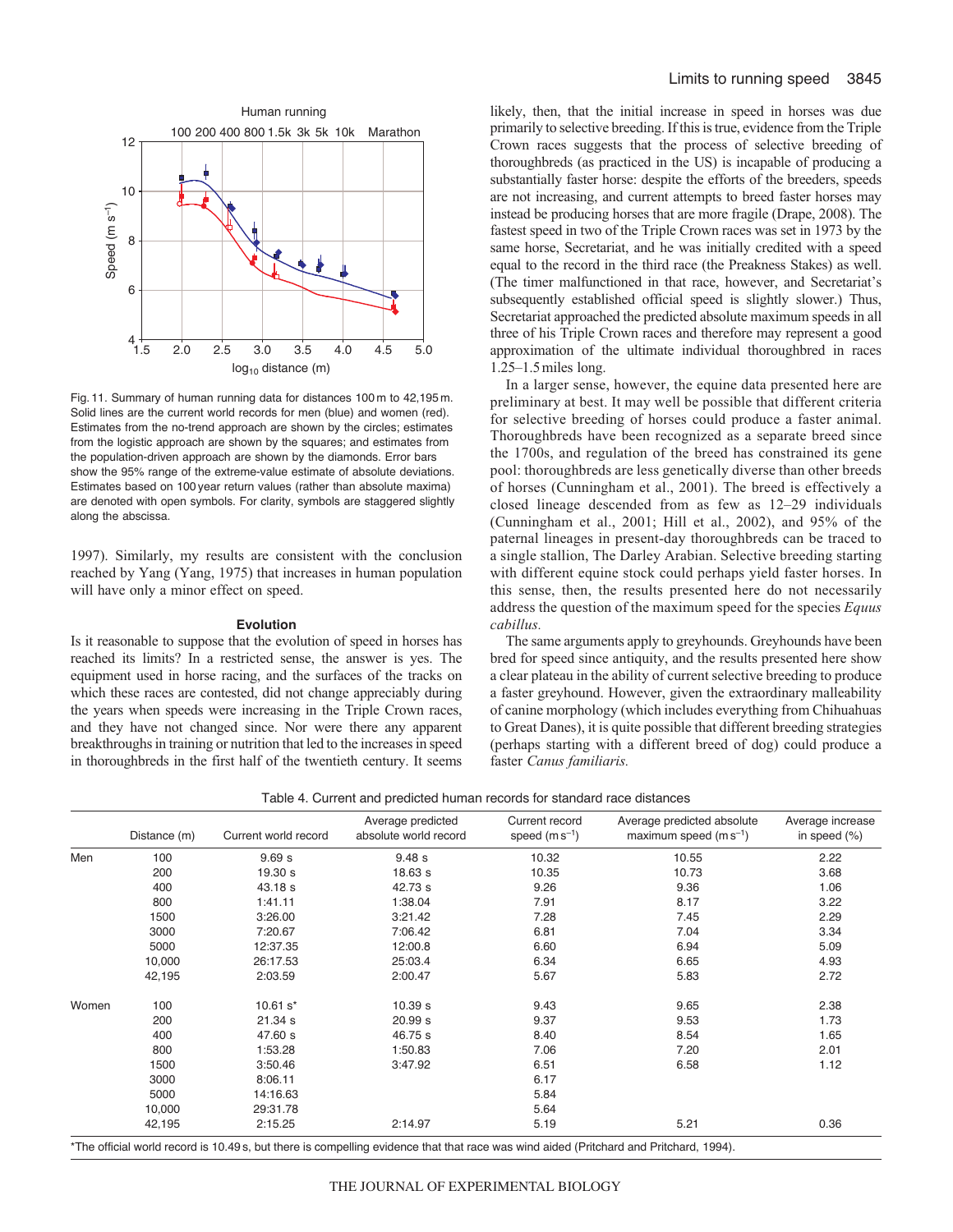Once again, the situation is less clear for humans. Unlike the apparent case in horses and dogs, human runners have recently benefited from substantial improvements in training, equipment and nutrition. In some cases (women's sprints), these benefits may have reached their own limits. But in other races, continued improvement in training, equipment and nutrition may well be contributing to the continued increase in race speeds. Because these effects are inextricably entwined with the historical race data, the predictions I make here may be biased. In essence, these predictions assume that historical trends in training, equipment and nutrition (whatever they are) will continue into the future. It is always dangerous to make such assumptions. Competitive swimming provides an example of this potential effect: improvement in the design of full-body swimsuits (a breakthrough not contemplated 10years ago) contributed to a rash of recent world records, 25 in the Olympics of 2008 alone. Until we know more about the mechanisms of improvement in training, equipment and nutrition, and more about their actual role in the historical running record, the magnitude of their effects on future running speeds will remain uncertain, and the predictions made here must be used cautiously.

And then there is the subject of artificial performance enhancement, which inevitably leads to philosophical questions pertaining to the definition of absolute maximum speed. For example, how should we define 'male', 'female' and even 'human' for the purposes of this study? If a woman artificially enhances the concentration of testosterone in her body, a large number of changes accrue that make her physiologically more like a man and capable of higher speeds (e.g. Holden, 2004). In this altered state, she may exceed any limits that might exist for unaltered individuals. At what point should such a hormonally enhanced woman no longer count as a woman in the analysis of maximum female human speed? Stanislawa Walasiewicz (Stella Walsh) provides an intriguing example. She was the preeminent female sprinter of the 1930s, posting times that were not matched until the 1950s. She married in 1956 and was subsequently shot and killed during a supermarket robbery, where she was an innocent bystander. An autopsy revealed that (unbeknownst to her) she was a hermaphrodite, possessing both ovaries and testes. Presumably the anabolic steroids produced by her testes contributed to her athletic success (Lawson, 1997), but had she not been murdered, we would never have known. Where should she be placed in the record books? Even more vexing questions await us in the future. For example, the potential exists to genetically engineer human athletes for enhanced performance (e.g. Vogel, 2004). At what point does a genetically altered person no longer count as human? (Similar questions can be raised regarding drugs and gender in greyhounds and horses.)

For scientific purposes, these sticky questions can in large part be circumvented through the use of arbitrary definitions. As long as one defines practical criteria for 'female', 'male' or 'human' in formulating a mechanical/physiological model of locomotion, the predictions of that model can be compared with an appropriate set of test organisms. For present purposes, let us define a greyhound, thoroughbred or human (male or female) as an individual performing without drug or genetic enhancement. If drugs have contributed to the winning speeds in the races used here, speeds in the absence of these drugs would presumably have been slower. Thus, if we could definitively account for the effect of drugs in the historical record, the estimated maximum speeds I predict for unadulterated animals would, if anything, be slower, and my estimates are in this sense conservatively fast.

A similar conclusion applies to possible variation in the fraction of the overall human population that participates in running races. Recall that the analysis of the effect of population size on maximum speed assumed that *f*, a fixed (although unspecified) fraction of all men and women, runs each year. In reality, it seems likely that *f* has increased through time as awareness of the sport has spread and more prize money has been made available. In particular, the fraction of women competing in running races has probably increased in recent decades. However, if we could take the presumed increase in *f* into account in this analysis, the effect would be to reduce the predicted maximum speed. (See Appendix 2 for an explanation.) In this respect, my results are again conservatively fast.

Some cynics have suggested that the problem of artificial enhancement in sports should be 'solved' by simply making drug and genetic enhancement legal. If such enhancement is allowed, the question of maximum human running speed becomes much more difficult to answer. On the one hand, it seems likely that humans have been, and still are, clandestinely employing performance-enhancing drugs despite the ban on their use. If so, the efficacy of these drugs is questionable: e.g. women's speeds in sprint races appear to have plateaued. On the other hand, it is impossible to rule out the possibility that new drugs or genetic enhancement could do for running what full-body swim suits have done for swimming: provide the means for dramatic improvement. In that case, the maximum speeds estimated here could be low.

#### **What limits speed?**

The analysis presented here deals solely with the results of competitive races, not with the factors that caused a certain individual to win or lose. In this respect, my results are as unsatisfying as those of previous statistical analyses: they tell us that speed has limits, but not what accounts for these limits. Nonetheless, the pattern of estimated maximal speeds provides information of potential value to physiologists and biomechanicians. It seems unlikely that a single mechanical or physiological factor could account for the limit to speed at all distances. The height and mass of elite runners differs among race distances (Weyand and Davis, 2005) as does the ability of aerobic capacity to predict speeds (Weyand et al., 1994; Weyand et al., 1999). It is striking, then, that the predicted scope for increased speed in humans is similar across distances ranging from 100m to 42,195m (Fig.11; Table4). This distance-independent scope for increase suggests that some sort of higher order constraint may act on the suite of physiological and mechanical factors to limit speed.

#### **Context**

The likelihood that there are limits to speed should not diminish the awe with which we view the performance of dogs, horses and humans. For example, a women running the estimated absolute fastest speed for 100m would have beaten the world's fastest male in 1955, a feat that would have astounded contemporary spectators. The predicted maximum speed  $(5.83 \text{ m s}^{-1})$  for a man running a marathon (42.2km) would have been fast enough to beat the great Emil Zatopek in his world's best 10km race in 1954. Those in the stands watching that race could not have imagined someone besting Zatopek by 16s, and then simply continuing at that winning pace for another 32.2km.

# **APPENDIX 1 Notes on the historical records** Horses

Until 1991, Triple Crown races were timed by hand to the nearest 0.2s; since then they have been timed electronically to the nearest 0.01s. I have made no correction for the shift from hand to electronic timing.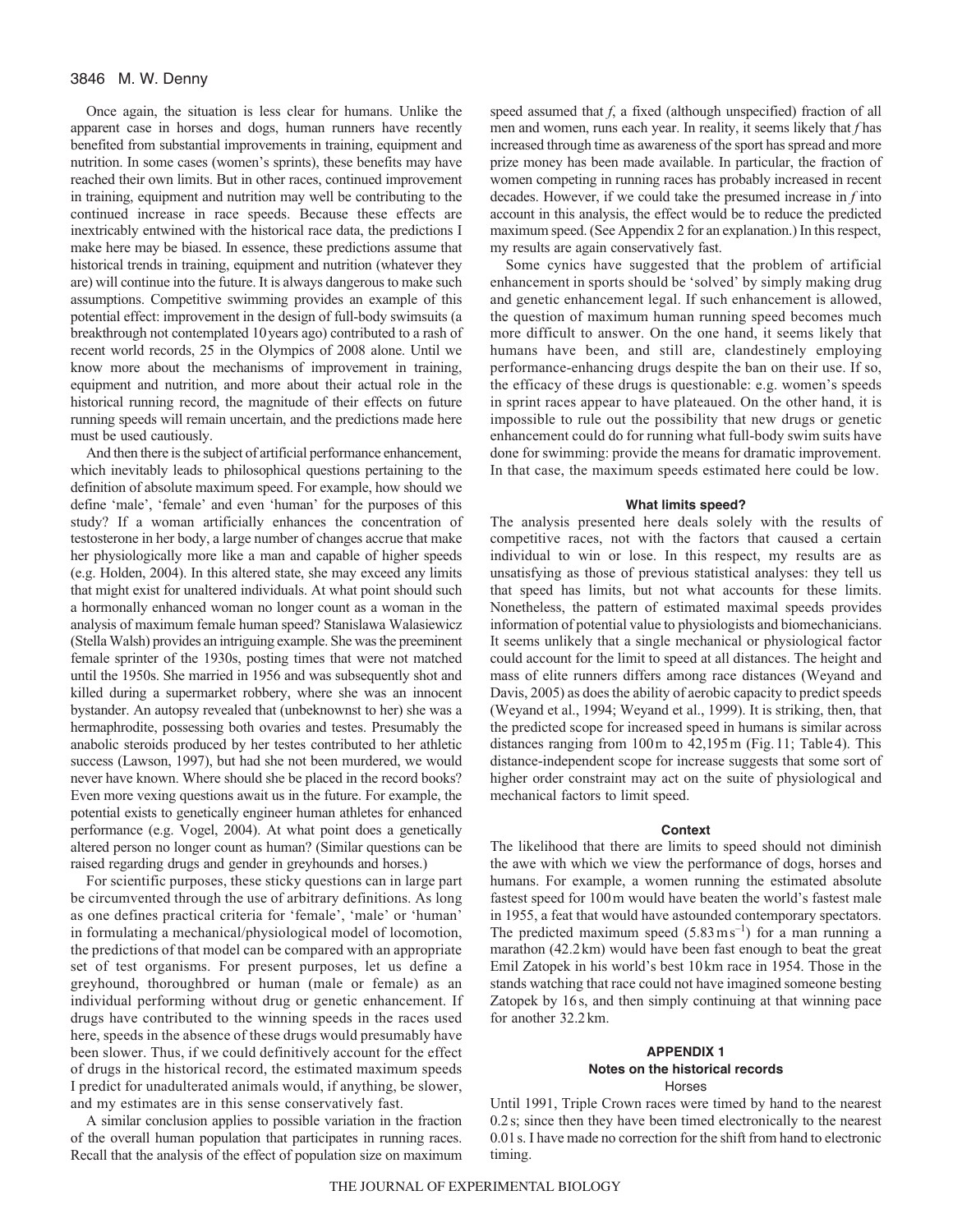# Humans

In some women's races, the earliest data are extremely variable, perhaps because so few women participated in the sport at that time. For the 100m race, women's data prior to 1931 were not used. For the 400m race, data prior to 1928 were not used.

World's best times by a individual later proven to be using performance-enhancing drugs were deleted from the record; in those years, the second-best time was used. Times posted by individuals of uncertain gender (as noted by the ATFS) were not used; second-best times were substituted. The current women's 100 m world record (10.49 s) was set by Florence Griffith Joyner in 1984, but there is compelling evidence that that race was wind aided (Pritchard and Pritchard, 1994). I have replaced this world's best for 1984 with a time of 10.61 s (Griffith Joyner's second-best time for that year).

Until the 1970s, human races were timed by hand. Because of the slight delay in starting a watch (due to human response time) and the potential for an early stop as an official anticipates the finish, hand times are slightly shorter than corresponding electronic times by approximately 0.165s. This difference is negligible for races of 400m and longer, but can be a substantial factor in 100m and 200m races. Here, I have added 0.165s to hand-timed 100m and 200m times. For 2–3years during the switch-over from hand to electronic timing, world's best times were recorded for both methods, and both hand-timed results (plus 0.165s) and electronic results have been included here.

A race of 220yards is very similar in length to a race of 200m (220yards=201.168m). The ATFS has reconciled the two races by recording 220yard times minus 0.1s as equivalent to 200m times for both men and women, and I follow this convention here. Similarly, I accept 440 yard times minus 0.3 s as equivalent to 400 m times.

# **APPENDIX 2 Relating population size to exceedance probability**

The generalized Pareto equation (GPE) is traditionally expressed as a cumulative probability distribution:

$$
P(V) = 1 - \left[1 + \varepsilon \left(\frac{V - u}{\sigma}\right)\right]^{-1/\varepsilon},
$$
 (A1)

where  $P(V)$  is the probability that the maximum speed in a randomly chosen sample of size  $S_0$  is  $\leq V$  (Coles, 2001). For the present purposes, it is more convenient to work with  $1-P(V)=G(V)$ , where  $G(V)$  is the chance of getting a sample maximum speed  $\geq V$ :

$$
G(V) = \left[1 + \varepsilon \left(\frac{V - u}{\sigma}\right)\right]^{1/\varepsilon}.\tag{A2}
$$

How many samples of size  $S_0$  would one have to take (on average) to get a maximum speed >*V*? From the laws of probability (Feller, 1968; Denny and Gaines, 2000) it can be shown that this exceedance number *E* is:

$$
E = \frac{1}{G(V)} .
$$
 (A3)

If each sample has  $S_0$  individuals and we need  $E$  samples (on average) to get a maximum speed  $\geq V$ , the overall number of individuals we need to sample to exceed *V* is:

$$
S = ES_0 = \frac{S_0}{G(V)} . \tag{A4}
$$



Fig. A1. If f, the fraction of individuals that run a particular race, increases through time, the actual population of runners associated with a given measured maximum speed (open dots) is higher than that supposed by the calculations made here (solid dots). A larger population corresponds to a smaller probability of exceedance (e.g. the green arrow). Thus, if probabilities were to be adjusted for an increase in f (open dots) the estimated absolute maximum speed would be reduced (the blue arrow).

Rearranging, we solve Eqn A4 for *G*(*V*):

$$
G(V) = \frac{S_0}{S} \tag{A5}
$$

Upon inserting Eqn A5 into Eqn A2, we see that:

$$
\frac{S_0}{S} = \left[1 + \varepsilon \left(\frac{V - u}{\sigma}\right)\right]^{1/\varepsilon}.\tag{A6}
$$

If, in a given year, the world population of (for example) women is *N* and fraction *f* are runners, *S=fN* women run the race that year. When measured in units of  $S_0$ , the number of 'samples' of maximum speed we take in a given year is therefore *S*/*S*0. If *f* is constant across years,  $S_0/S=N_0/N$  where  $N_0$  is the world population in the year in which  $S_0$  was measured. Thus:

$$
G(V) = \frac{N_0}{N} = \left[1 + \varepsilon \left(\frac{V - u}{\sigma}\right)\right]^{1/\varepsilon}.
$$
 (A7)

In this fashion,  $N_0/N$  (and hence *G*) can be estimated from records of world population for each measured *V*. Plotting *G* as a function of *V* provides an estimate of the exceedance function described by Eqn 6 in the text. This is the recipe for estimating  $u$ ,  $\sigma$  and  $\varepsilon$  discussed in the text.

It is possible that the fraction of the human population sampled by competition (especially the fraction of women) has increased over the last century. If so, maximum speeds predicted using the population-driven model are too high: estimates of cumulative probability incorporating an increasing fraction of runners would yield lower *G* values for recent years than those shown here, thereby lowering the estimates for extrapolated maximum speed (see Fig.A1).

# **APPENDIX 3**

**Details of the statistical results** Details of the statistical results are given in Tables A1 to A8.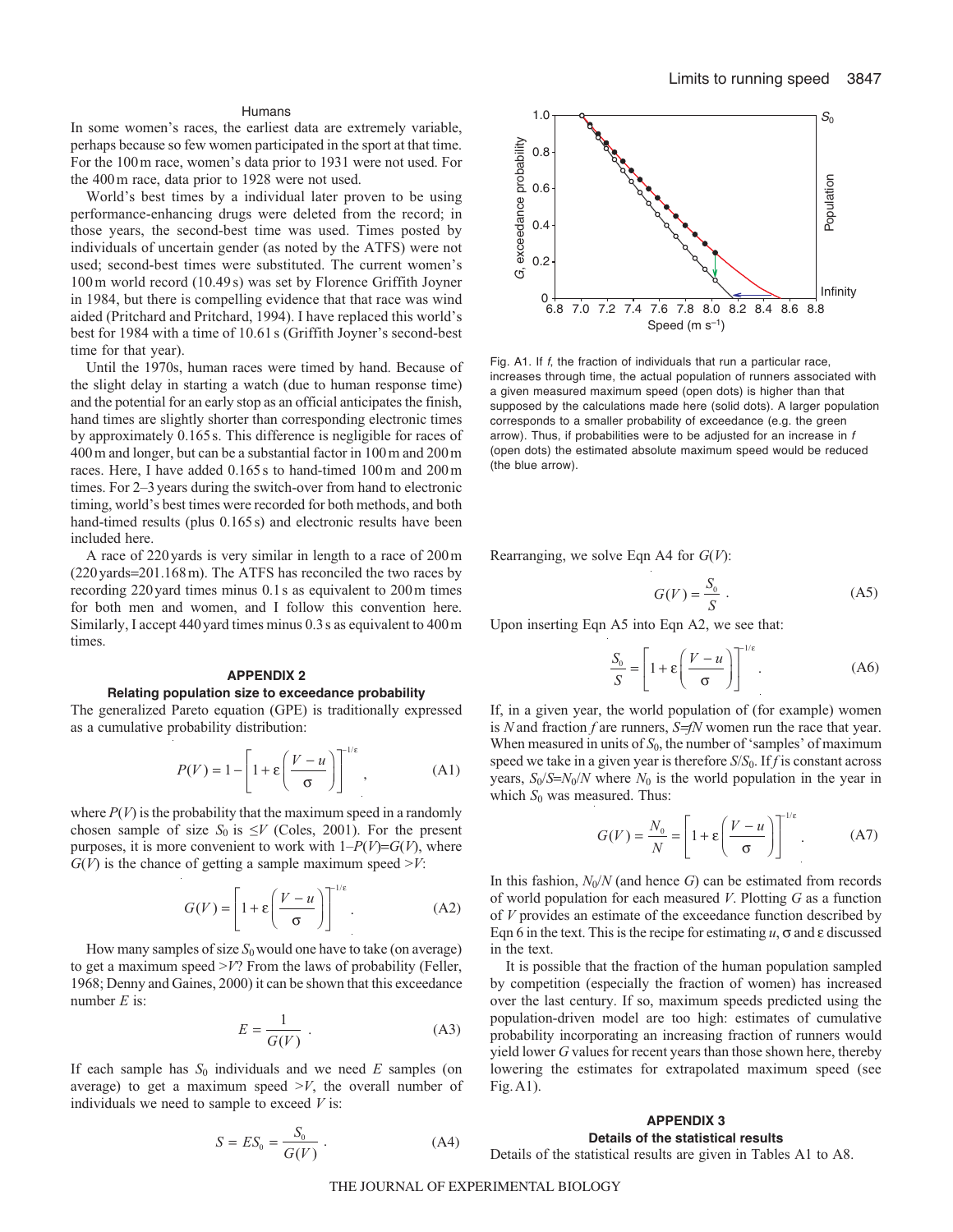| Table A1. Parameters for the GEV (Eqn 1) for the plateau portion of the historical record for US Triple Crown races |  |
|---------------------------------------------------------------------------------------------------------------------|--|
|---------------------------------------------------------------------------------------------------------------------|--|

|                         | Plateau begins | Probability |           |         |        |  |
|-------------------------|----------------|-------------|-----------|---------|--------|--|
| Kentucky Derby          | 1949           | >0.882      | $-0.2826$ | 16.4077 | 0.1577 |  |
| <b>Preakness Stakes</b> | 1971           | >0.867      | $-0.4390$ | 16.5970 | 0.1392 |  |
| <b>Belmont Stakes</b>   | 1973           | >0.232      | $-0.2004$ | 16.2169 | 0.1631 |  |

GEV, generalized extreme value; a, shape parameter; b, location parameter; and c, scale parameter (see Eqn 1). All values for a are significantly less than 0  $(P < 0.05)$ . The probability cited here is the likelihood that any calculated correlation between speed and year is due to chance alone.

| Table A2. Parameters of the logistic model for the US Triple Crown races |        |         |                 |        |       |         |           |           |        |
|--------------------------------------------------------------------------|--------|---------|-----------------|--------|-------|---------|-----------|-----------|--------|
| Race                                                                     | mx     | Low 95% | <b>High 95%</b> | mn     |       |         |           |           | C      |
| Kentucky Derby                                                           | 16.498 | 16.387  | 16.609          | 14.925 | 0.056 | 1913.13 | $-0.4503$ | $-0.0725$ | 0.2906 |
| <b>Preakness Stakes</b>                                                  | 16.644 | 16.575  | 16.713          | 15.913 | 0.121 | 1954.51 | $-0.3288$ | $-0.0520$ | 0.1637 |
| <b>Belmont Stakes</b>                                                    | 16.281 | 16.230  | 16.333          | 3.145  | 0.053 | 1862.24 | $-0.2421$ | $-0.0586$ | 0.1640 |

The 95% confidence limits are given for mx, the estimated maximum of the logistic model. Values for mn (minimum fastest speed), k (shape parameter) and t (location parameter) of the logistic model are best-fit estimates. Values shown for a, b and c of the GEV (Eqn 1) are best-fit estimates. All values for a are significantly less than 0 (P<0.05).

| Table A3. Parameters for the GEV (Eqn 1) for the plateau portion of the historical record for greyhound races |                |             |           |        |        |  |
|---------------------------------------------------------------------------------------------------------------|----------------|-------------|-----------|--------|--------|--|
|                                                                                                               | Plateau begins | Probability |           |        | с      |  |
| English Oaks                                                                                                  | 1971           | >0.132      | $-0.5230$ | 16.526 | 0.1631 |  |
| <b>English Grand National</b>                                                                                 | 1971           | >0.606      | $-0.3023$ | 16.105 | 0.2180 |  |
| English Derby                                                                                                 | 1966           | >0.922      | $-0.4165$ | 16.662 | 0.1607 |  |

All values for a are significantly less than 0 (P<0.05). The probability cited here is the likelihood that any calculated correlation between speed and year is due to chance alone.

|                               | Table A4. Parameters of the logistic model for greyhound races |         |                 |       |       |         |           |           |        |
|-------------------------------|----------------------------------------------------------------|---------|-----------------|-------|-------|---------|-----------|-----------|--------|
| Race                          | <b>mx</b>                                                      | Low 95% | <b>High 95%</b> | mn    |       |         |           |           | с      |
| English Oaks                  | 16.602                                                         | 16.454  | 16.750          | 5.751 | 0.051 | 1879.21 | $-0.4734$ | $-0.0468$ | 0.1689 |
| <b>English Grand National</b> | 16.205                                                         | 16.059  | 16.351          | 8.401 | 0.055 | 1889.88 | $-0.2597$ | $-0.0650$ | 0.1791 |
| English Derby                 | 16.713                                                         | 16.636  | 16.789          | 8.489 | 0.079 | 1901.25 | $-0.3630$ | $-0.0426$ | 0.1402 |

The 95% confidence limits are given for mx, the estimated maximum of the logistic model. Values for mn, k and t of the logistic model are best-fit estimates. Values shown for a, b and c of the GEV (Eqn 1) are best-fit estimates. All values for a are significantly less than 0 ( $P<0.05$ ).

|  |  | Table A5. Parameters for the GEV (Eqn 1) for the plateau portion of the historical record for women's races |
|--|--|-------------------------------------------------------------------------------------------------------------|
|--|--|-------------------------------------------------------------------------------------------------------------|

| Distance (m) | Plateau begins | Probability | а         |        | с      |  |
|--------------|----------------|-------------|-----------|--------|--------|--|
| 100          | 1977           | >0.801      | 0.1506    | 9.2278 | 0.0400 |  |
| 200          | 1973           | >0.846      | $-0.1516$ | 9.1046 | 0.0901 |  |
| 400          | 1974           | >0.695      | 0.0293    | 8.0870 | 0.0935 |  |
| 800          | 1973           | >0.869      | $-0.1541$ | 6.9078 | 0.0580 |  |
| 1500         | 1978           | >0.987      | 0.1495    | 6.3156 | 0.0450 |  |

For the 200 m and 800 m races, all values for a are significantly less than 0 (P<0.05); a is significantly >0 for the 100 m and 1500 m races and indistinguishable from 0 for the 400 m race. The probability cited here is the likelihood that any calculated correlation between speed and year is due to chance alone.

| Table A6. Parameters of the logistic model for various human races |
|--------------------------------------------------------------------|
|--------------------------------------------------------------------|

|       | Distance (m) | mx     | Low 95% | <b>High 95%</b> | ر -<br>mn | k     |         | a         | b         | с      |
|-------|--------------|--------|---------|-----------------|-----------|-------|---------|-----------|-----------|--------|
|       |              |        |         |                 |           |       |         |           |           |        |
| Men   | 100          | 10.330 | 10.165  | 10.495          | 9.439     | 0.063 | 1971.65 | $-0.3156$ | $-0.0256$ | 0.0771 |
|       | 200          | 10.186 | 10.050  | 10.322          | 9.340     | 0.073 | 1962.95 | $-0.1859$ | $-0.0486$ | 0.1107 |
|       | 400          | 9.160  | 9.035   | 9.285           | 8.262     | 0.057 | 1949.31 | $-0.3090$ | $-0.0298$ | 0.0884 |
|       | 800          | 7.839  | 7.758   | 7.920           | 6.977     | 0.059 | 1947.94 | $-0.0940$ | $-0.0274$ | 0.0053 |
|       | 1500         | 7.251  | 7.147   | 7.356           | 6.313     | 0.061 | 1955.12 | $-0.5325$ | $-0.0141$ | 0.0676 |
|       | 3000         | 6.868  | 6.610   | 7.127           | 5.353     | 0.036 | 1942.45 | $-0.2803$ | $-0.0221$ | 0.0619 |
|       | 5000         | 6.589  | 6.454   | 6.724           | 5.533     | 0.052 | 1956.90 | $-0.1796$ | $-0.0226$ | 0.0519 |
|       | 10,000       | 6.350  | 6.208   | 6.492           | 5.114     | 0.048 | 1953.78 | $-0.1678$ | $-0.0233$ | 0.0528 |
|       | 42.195       | 5.612  | 5.518   | 5.706           | 4.234     | 0.065 | 1948.28 | $-0.3599$ | $-0.0315$ | 0.1070 |
| Women | 100          | 9.297  | 9.222   | 9.373           | 8.277     | 0.109 | 1963.27 | $-0.1568$ | $-0.0378$ | 0.0858 |
|       | 200          | 9.214  | 9.112   | 9.317           | 7.699     | 0.090 | 1955.42 | $-0.2468$ | $-0.0457$ | 0.1227 |
|       | 400          | 8.174  | 8.097   | 8.251           | 6.732     | 0.127 | 1960.64 | 0.0303    | $-0.0512$ | 0.0838 |
|       | 800          | 7.006  | 6.909   | 7.103           | 5.425     | 0.086 | 1952.14 | $-0.3525$ | $-0.0368$ | 0.1200 |
|       | 1500         | 6.355  | 6.325   | 6.385           | 5.372     | 0.277 | 1967.45 | 0.0020    | $-0.0281$ | 0.0482 |
|       | 42,195       | 5.028  | 4.974   | 5.082           | 0.775     | 0.121 | 1959.98 | $-0.3159$ | $-0.0324$ | 0.0967 |

The 95% confidence limits are given for mx, the estimated maximum of the logistic model. Values for mn, k and t of the logistic model are best-fit estimates. Values shown for a, b and c of the GEV (Eqn 1) are best-fit estimates. With the exception of the 400 m and 1500 m races for women, all values for a are significantly less than 0 (P<0.05). For women's 400 m and 1500 m races, a is indistinguishable from 0.